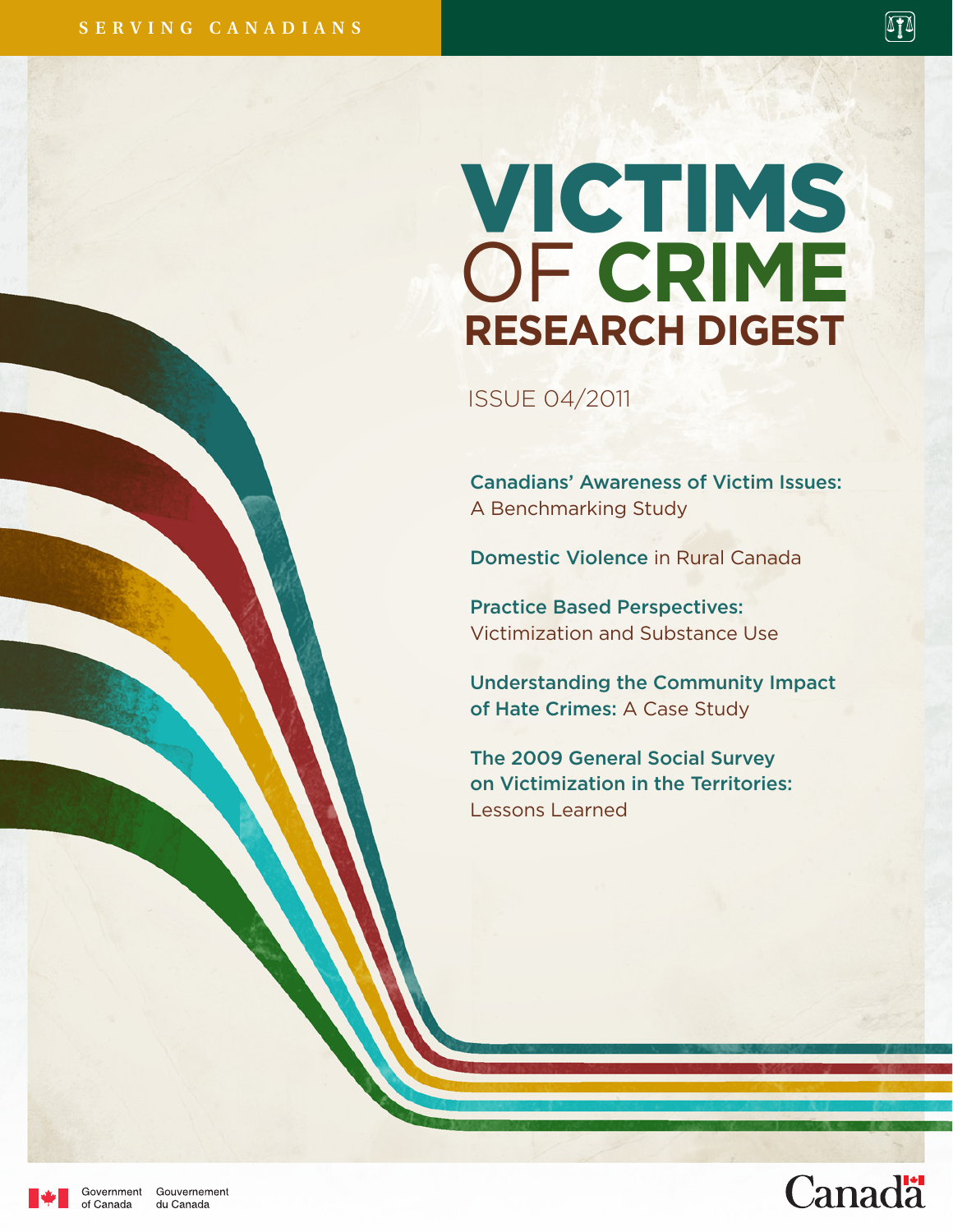## **CONTRIBUTORS**

#### **Editor**

Susan McDonald

#### **Editorial Team**

Stephen Mihorean Alyson MacLean Nicole Crutcher Marguerite Jenner

#### **Publication Officer**

Charlotte Mercier

## FEEDBACK

We invite your comments and suggestions for future issues of *Victims of Crime Research Digest*. We may be contacted at: **rsd-drs@justice.gc.ca**

#### **Department of Justice Canada**

http://canada.justice.gc.ca/en/index.html

#### **Policy Centre for Victim Issues**

http://www.justice.gc.ca/eng/pi/pcvi-cpcv/

#### **Research and Statistics Division**

www.canada.justice.gc.ca/eng/pi/rs

*The views expressed in this publication are those of the authors and do not necessarily represent the views of the Department of Justice Canada or the Government of Canada.*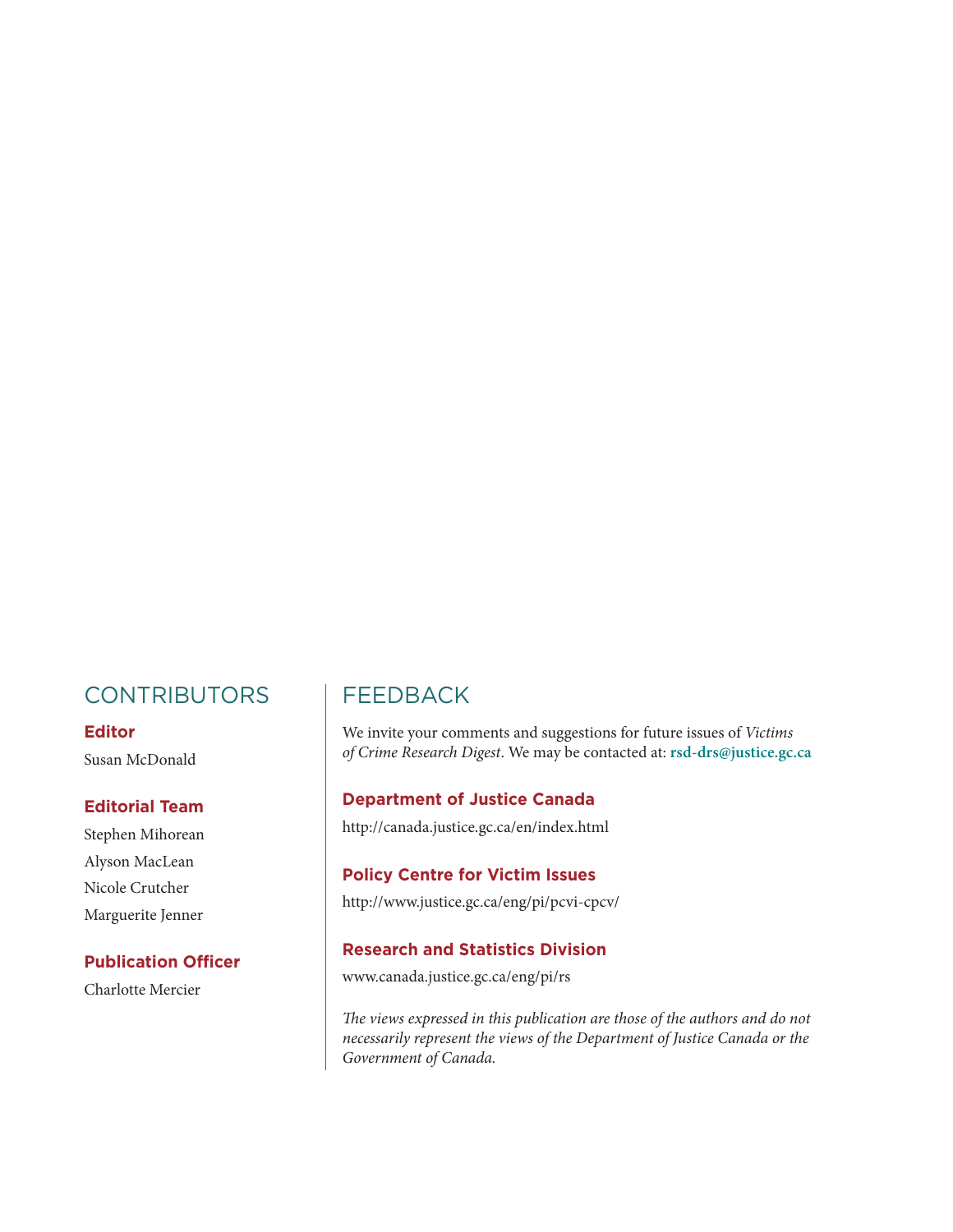# MANY VOICES, MANY PATHS

"Many Voices, Many Paths" is the theme of the 2011 National Victims of Crime Awareness Week. This theme recognizes that victims of crime all define their experiences differently and have different ways of working through the aftermath of their victimization.

Social science research plays an important role in recognizing the many voices of victims of crime and the many paths that they may take. Research about victims of crime emanates from a wide range of disciplines and from an even greater variety of methods and data sources. This diversity helps us to understand the uniqueness of each crime, each victim, each reaction, and each path taken. While this uniqueness brings challenges, it also reminds us—whether we are researchers, policy makers, or criminal justice professionals working directly with victims of crime—that victims come from all walks of life and from all regions of the country. They all deserve to be treated with compassion, respect, and fairness.

In this, our fourth issue of the *Victims of Crime Research Digest*, we are pleased to present a number of articles that speak to these different experiences. Susan McDonald and Katie Scrim present data from a benchmarking study undertaken in the fall of 2010 on Canadians' awareness of victim issues such as available services and needs of victims. Melissa Northcott presents police-reported data on family violence in rural vs. non-rural areas of the country. Our invited contributors, Bill Morrison, Cynthia Doucet, Brenda Thomas, and Patricia Peterson, provide a short synthesis of their work looking at assisting victims with drug and alcohol addictions. Sidikat Fashola takes a look at the findings from a case study on the community impact of hate crimes. And in the final article, Luke Pelot, Catherine Allan, Jodi-Anne Brzozowski, and Patrick St-Cyr from Statistics Canada describe the method used in the collection of data in the territories for the 2009 General Social Survey on Victimization.

As always, we hope you enjoy the articles in this issue. Your comments and ideas are welcome.

#### **Susan McDonald Pam Arnott**

Principal Researcher Director and Senior Counsel Research and Statistics Division Policy Centre for Victim Issues

#### VICTIMS OF CRIME **RESEARCH DIGEST NO. 4**

## **CONTENTS**

#### PAGE **4**

Canadians' Awareness of Victim Issues: A Benchmarking Study – by Susan McDonald and Katie Scrim

#### PAGE **9**

Domestic Violence in Rural Canada – by Melissa Northcott

#### PAGE **15**

Practice Based Perspectives: Victimization and Substance Use – by Bill Morrison, Cynthia Doucet, Brenda Thomas and Patricia Peterson

#### PAGE **22**

Understanding the Community Impact of Hate Crimes: A Case Study – by Sidikat Fashola

#### PAGE **28**

The 2009 General Social Survey on Victimization in the Territories: Lessons Learned – by Luke Pelot, Catherine Allan, Jodi-Anne Brzozowski and Patrick St-Cyr

#### PAGE **32**

Victim-related conferences in 2011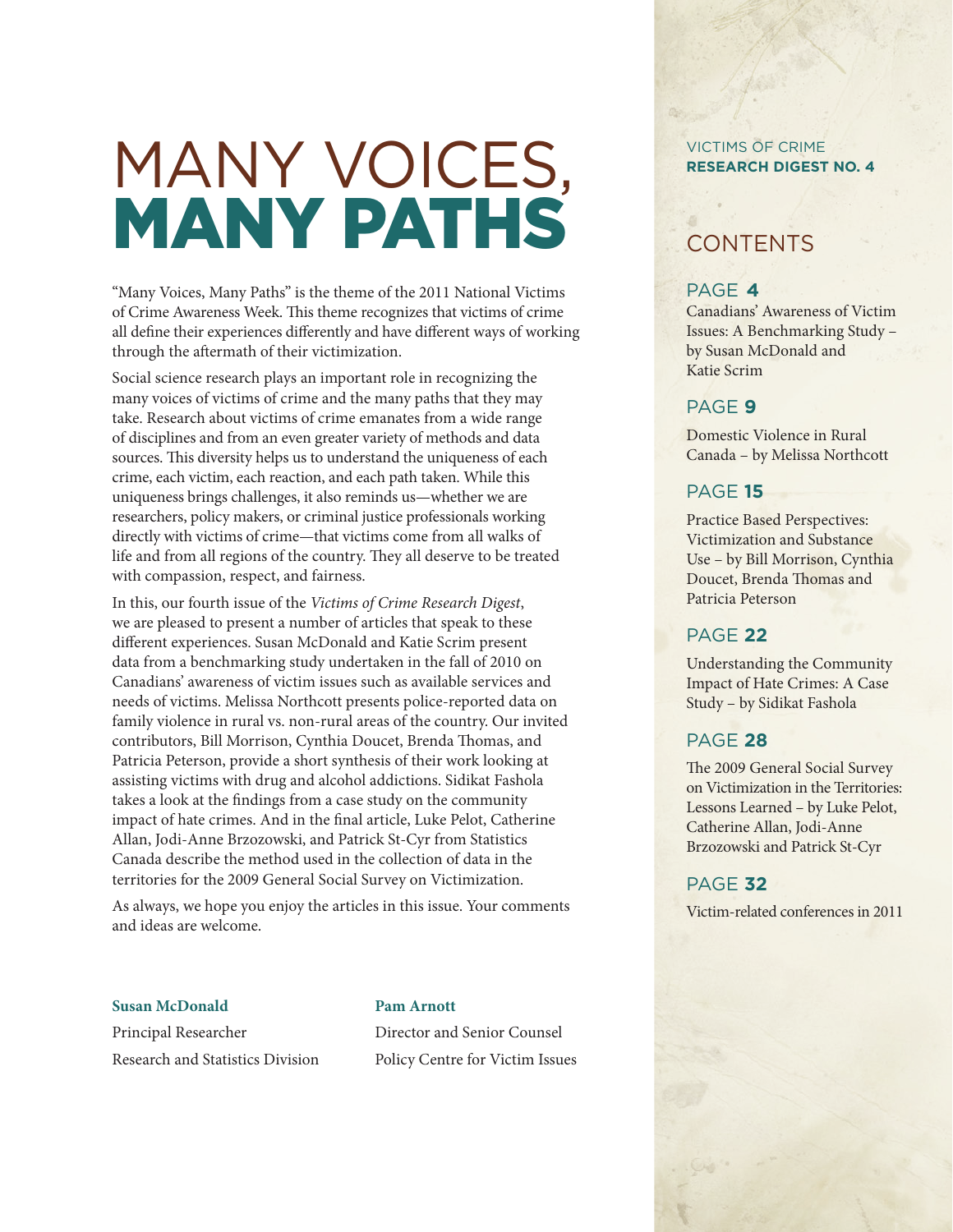## CANADIANS' AWARENESS OF VICTIM ISSUES: A BENCHMARKING STUDY

*Susan McDonald, Principal Researcher, Research and Statistics Division, Department of Justice Canada Katie Scrim, Researcher, Research and Statistics Division, Department of Justice Canada* 

### INTRODUCTION

How much do Canadians know about victims of crime? Are they aware that specific services exist in every jurisdiction to assist victims? Do levels of awareness differ among jurisdictions and age groups or between men and women? Interesting questions! And we now have some answers.

In Canada, victim services have been growing over the past two decades. These agencies provide a range of services to assist victims of crime through different delivery models (e.g., police-based, communitybased, system-based). We know from the national Victim Services Survey that 686 victim service providers helped almost 406,000 victims between April 1, 2007, and March 31, 2008. The types of assistance that

were most often provided directly by the agencies included:

- general information (95%);
- emotional support (93%);
- liaising with other agencies on behalf of clients (91%);
- information on the criminal justice system (91%); and
- public awareness and prevention (90%) (Sauvé 2009).

According to the 2009 General Social Survey (GSS) on Victimization, about 7.4 million Canadians aged 15 and older reported being a victim of a crime that year (Perreault and Brennan 2010, 6). We also know from the 2009 GSS that only 1.5% of victims used victim services following the crime incident; this increases to 2.5% if we look at violent incidents only.<sup>1</sup> While many of the victims may not

have wanted to seek assistance from an agency, it is certainly possible that some victims might have sought assistance had they been aware that services existed.

In the fall of 2010, the Government of Canada undertook an awareness campaign on the availability of services for victims of crime. The Department of Justice Canada led this endeavour working closely with other federal departments and agencies. To assist with the media strategy for this campaign, a benchmark study was undertaken prior to the campaign to gauge Canadians' awareness of victim issues. This article presents some of the results from that study.

1 The 2.5% figure should be used with caution. This question was specific to victim services or victim witness assistance programs. Other choices included shelters or sexual assault centres or other types of assistance.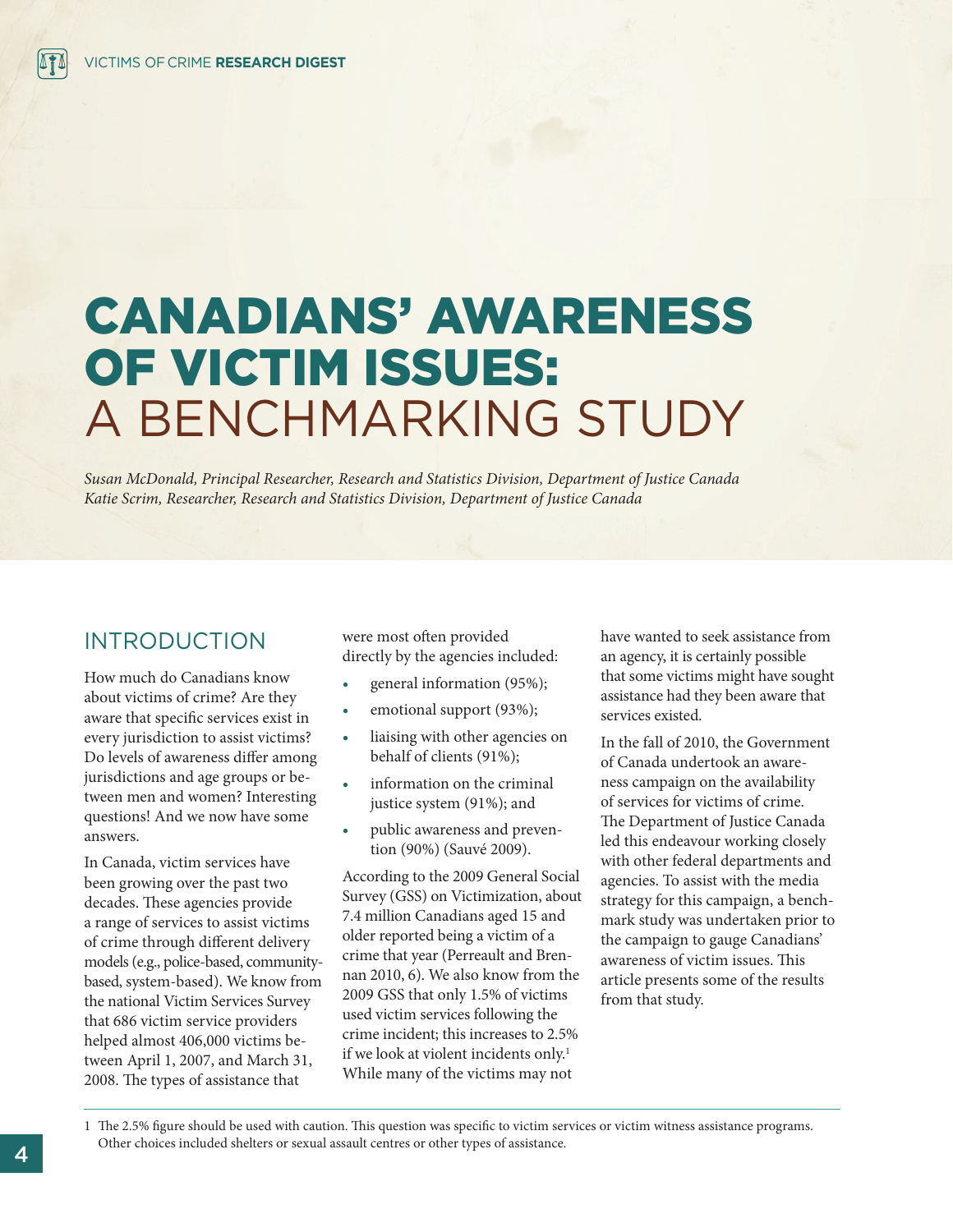## BACKGROUND

This research is important for a number of reasons. First of all, it supports and builds on other research findings regarding how Canadians learn about criminal justice issues and where they turn to for assistance. Research over the past two decades in Canada and elsewhere shows that victims of crime want information. Specifically, they want:

- information about their specific case such as notification of hearings and release;
- general information about the criminal justice system; and
- practical information about services such as housing and financial support (see for example Meredith and Paquette 2000; Prairie Research Associates 2006; Sims et al. 2006; Wemmers 1999; Wemmers and Canuto 2002).

Research also shows that Canadians learn about the criminal justice system primarily through the media, that is television, radio, and newspapers (see McDonald et al. 2007). The benchmarking study asked specifically how Canadians learned about victim services. We will be able to use these results to help inform additional research, policy and program directions.

Second, with the results from the present study, we now have representative data about Canadians' awareness of victim issues, including representation from those who have identified themselves as victims of crime. In Canada, there are two primary sources of data on victims of crime: self-reported data from the General Social Survey (GSS) on Victimization and police-reported

data from the Incident-based Uniform Crime Reporting Survey (UCR2). In addition, studies of varying sizes with differing capacities to generalize to the population may be undertaken. For example, there are studies that include interviews with sexual assault survivors from a particular area in the country or with clients from a particular program. As anyone doing research in the area knows, recruitment of a representative sample of victims as research participants poses many challenges and is often not feasible (Lauritsen and Archakova 2008). Because the data are representative, we are able to make general statements about Canadians' awareness of victim issues.

## METHODOLOGY

The Department of Justice Canada contracted Ekos Research Associates Inc. (Ekos) to undertake the data collection using a ten-minute telephone and online<sup>2</sup> survey. The survey instrument was designed by Justice officials and finalized in consultation with Ekos.

Respondents to the telephone survey were 18 years of age and older and

#### **Table 1:** *Sample Distribution*

| <b>Province/Territory</b> | <b>Sample Size</b> | <b>Margin of Error</b><br>(19 times out of 20) |
|---------------------------|--------------------|------------------------------------------------|
| <b>Atlantic Provinces</b> | 176                | 37.4%                                          |
| Quebec                    | 450                | 34.6%                                          |
| Ontario                   | 700                | 3 3.7%                                         |
| Manitoba/Saskatchewan     | 173                | 3 7.4%                                         |
| Alberta                   | 200                | 36.9%                                          |
| <b>British Columbia</b>   | 251                | 36.2%                                          |
| <b>Territories</b>        | 56                 | 3 14.0%                                        |
| <b>Total</b>              | 2,006              | ± 2.2%                                         |

were randomly selected (through random-digit dialing). The sample included all provinces and territories, and the survey was administered in both English and French. The sample distribution for this study is provided in Table 1.

The survey was conducted from September 7 to 23, 2010. Survey results were weighted based on Statistics Canada data according to age, gender, and region to ensure the sample was representative of the general public aged 18 years and older. The response rate was 20.9% which is very reasonable for a public opinion survey.

## RESULTS

#### **Knowledge of Victim Issues and Services**

All respondents were asked about their level of knowledge about compensation for victims of crime, restitution, victim services, testimonial supports, and victim impact statements. A four-point scale was used, with 1 meaning "no knowledge at all," 2 meaning "a little knowledge," 3 meaning "some knowledge," and 4 meaning "a lot of knowledge." The results are displayed in Figure 1.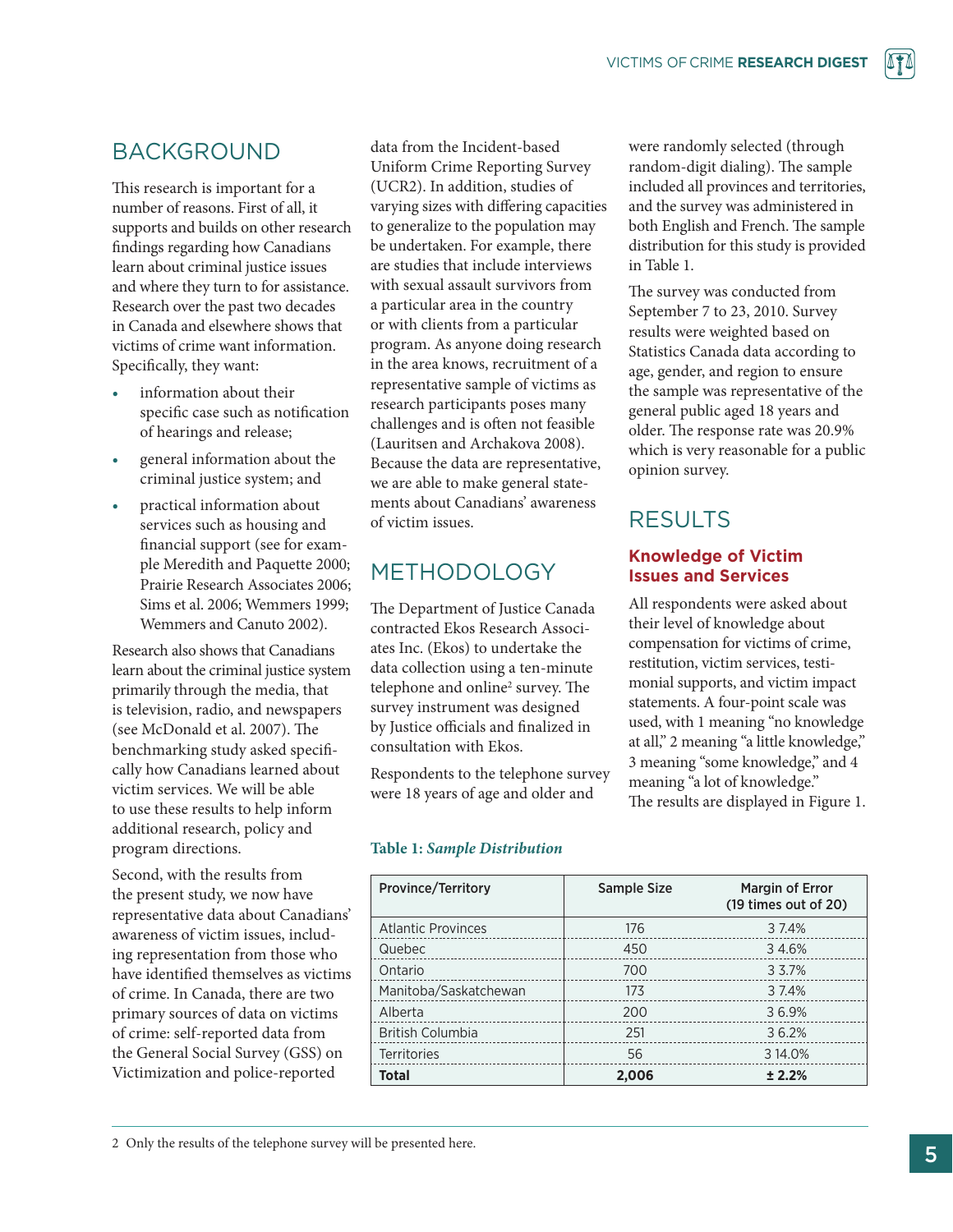Approximately 42% of respondents had no knowledge at all of victim services in Canada. Approximately the same proportion said they had no knowledge at all of other programs/services available to victims of crime, such as compensation and restitution.

The knowledge Canadians reported having of victim services varied by demographic factors. Respondents in western Canada reported greater levels of awareness than those from central/eastern Canada (see Figure 2). In addition, those who identified themselves as victims of crime were slightly more likely to report "a lot of knowledge" of victim services compared to those who had not been the victim of a crime (10% versus 5%, respectively).

When we examined knowledge by age, 91% of those under 25 years reported no knowledge at all (51%) or very little knowledge (40%). This younger age group (18-24) had the lowest reported knowledge of victim services of all age groups. Looking at gender, females reported slightly higher levels of knowledge of victim services than males: 24% of females reported either "some" or "a lot" of knowledge of victim services compared to 17% of males. This finding is understandable given that we know from previous studies that more women use victim services; for example, the Victim Services Survey<sup>3</sup> showed that on snapshot day (May 28, 2008), victim services across the country served 9,808 people of which 61% were female and 20% were male (for 19%, the gender was not recorded) (Sauvé 2009).

#### **Victims of Crime and Assistance**

From adult learning theory and research, we know that people learn through personal experience (see, for example, McDonald 2001). It was therefore important to know whether respondents had personal experience with victimization. When we asked respondents if they had been a victim of crime in the preceding twelve months,<sup>4</sup> approximately one fifth (19%) indicated "yes," and out of those, more than half (57%) said that the incident had been reported to the police.

Among respondents who had been victims of a crime, 25% sought help from victim services as a result of being victimized, while a greater proportion of victims sought help from family members or friends/ co-workers (39% and 37%,





**Figure 2:** *Some/A lot of Knowledge of Victim Services by Region*



- 3 The national Victim Services Survey is funded by the Department of Justice Canada and is undertaken every three years by the Canadian Centre for Justice Statistics. The survey collects data for a twelve-month period on agencies that provide services to both primary and secondary victims of crime. It also provides a snapshot of the clientele served on a given day, called "snapshot day." For the full publication, see http://www.statcan.gc.ca/pub/85-002-x/2009004/article/10932-eng.pdf.
- 4 The wording for this question was the same as that used on the General Social Survey for Victimization. This includes respondents who were the victim of either a violent or non-violent crime. Non-violent crime includes crimes against property, including theft of personal property and vandalism, for which victims may be less likely to seek help from an outside agency or police due to the potentially less serious nature of the incident. Violent crime includes robbery, physical assault, and sexual assault.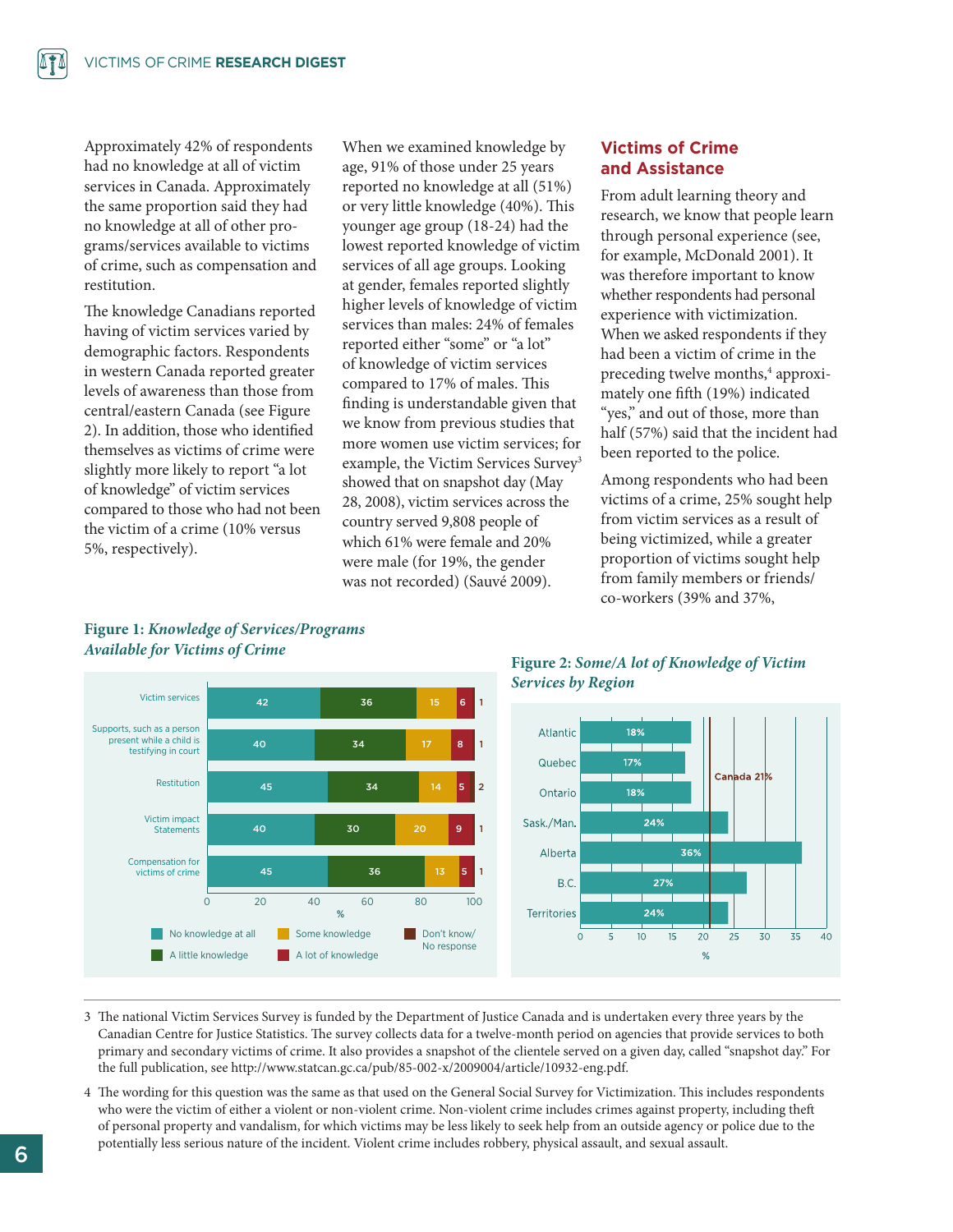respectively) (see Figure 3). The quarter who sought help from victim services were asked how they had learned about these services. Referrals from other victim services (31%), friends/co-workers (28%), family (19%), and a pamphlet/brochure (19%) were the primary ways identified.

These results support other research that has found that victims rate natural supports as more useful than professional supports (Leymann and Lindell 1992). Research from small, qualitative studies with victims has also shown that people learn about the law and other relevant information from one another, but often this information is "inaccurate, incomplete, or out-of-date" (McDonald 2001); hence the importance of formal services being available particularly for information around the highly complex criminal justice system.

Respondents who had been the victim of a crime but did *not* seek help (n=268) were asked why. More than half (54%) said that it was because they did not want/need help, and 29% said it was because they felt the incident was too minor. Importantly, a small proportion (6%) noted that it was because they did not know of any services available.

#### **Canadians in General**

Among those who did *not* identify as a victim of crime, the largest proportion found out about victim services through media such as radio/ television (36%) and newspapers (27%). A lesser proportion found out about victim services through friends/ co-workers (15%) and through victim services referrals (6%).

Almost all respondents (94%) said that *if* they, or a close friend or family member, were the victim of a violent crime, they would contact





#### **Figure 4:** *Where Canadians Would Seek Help if Victimized*



someone for help. Of these respondents, well over half (63%) said they would contact victim services for help. This is less than the proportion who said they would contact police (93%), family members (77%), and health care professionals (69%). More than one quarter (27%) said they would contact the government for help. Figure 4 illustrates these results.

#### **Needs of Victims**

When asked what they thought a victim of crime would need after being victimized, over half (53%) of respondents said professional counselling, 28% said support/

someone to talk to, 19% said medical help, and 16% each said financial help and justice (e.g., a response from the system) (Figure 5).

#### **Final Thoughts**

Overall, these results suggest that there are a significant number of Canadians who are not aware of the services available and that over half of younger Canadians (aged 18-24) have no knowledge at all. The results also confirm that the reasons why victims do not access these services are varied.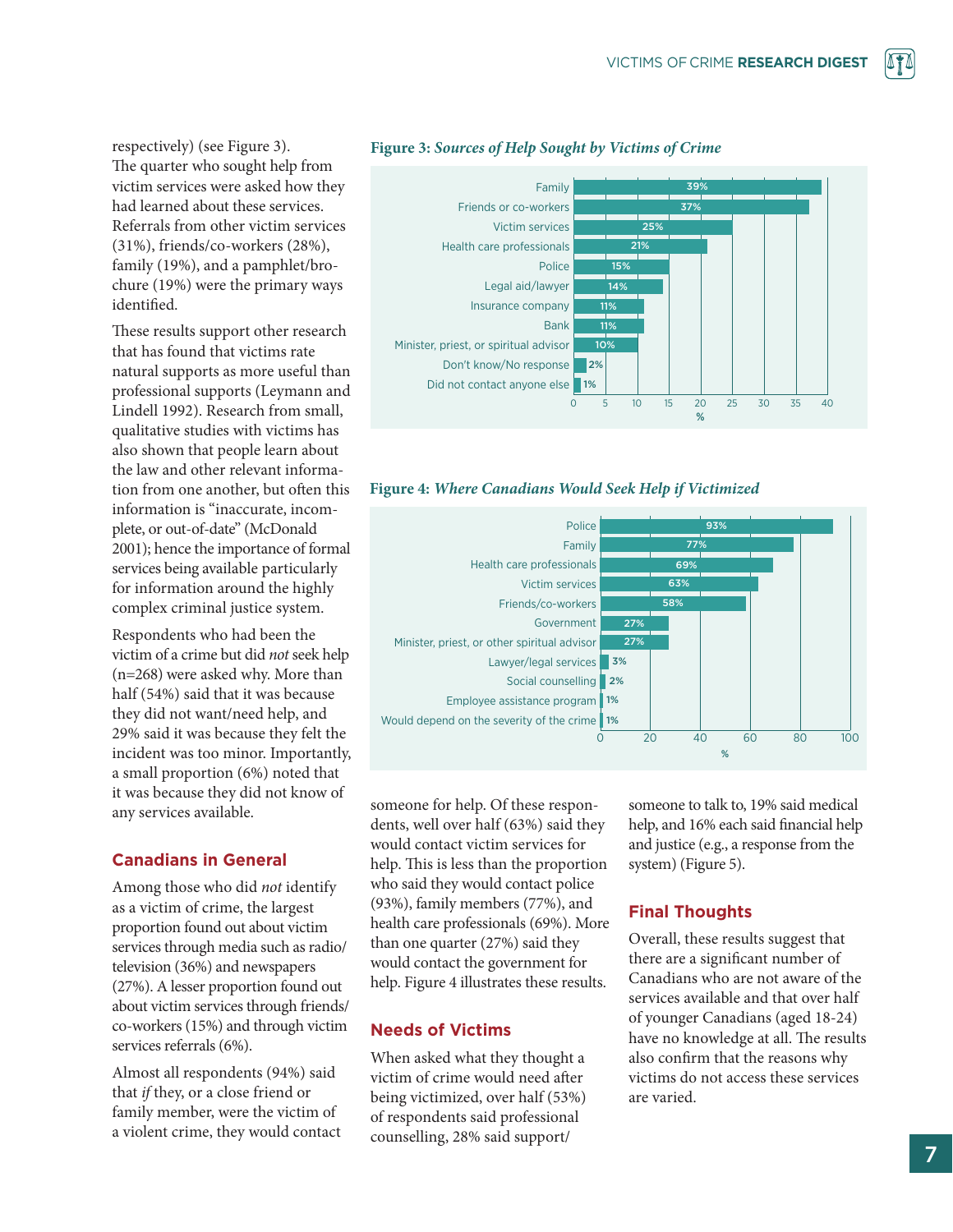As noted earlier in this short article, the results from this study are important not only for the media strategy of the 2010 awareness campaign but also in terms of future research and policy directions. For example, if victims of crime are aware of victim services but are not accessing them because they prefer natural supports (e.g., family and friends), do those natural supports have the resources and support necessary? Or if victims are not accessing services because they are afraid or ashamed, what responses are possible? This research has answered some questions, but it has also raised many interesting new ones.



#### **Figure 5:** *Canadians' Perceptions of the Needs of Victims of Crime*

## REFERENCES

- Lauritsen, Janet L., and Ekaterina Archakova. 2008. Advancing the usefulness of research for victims of crime. *Journal of Contemporary Criminal Justice* 24:92-102.
- Leymann, Heinz, and Jan Lindell. 1992. Social support after armed robbery in the workplace. In *The victimology handbook: Research findings, treatment, and public policy*, ed. Emilio Viano, 285-304. New York: Garland Publishing.
- McDonald, Susan, Jim Sturrock, Paul Verbrugge, and Ting Li. 2007. *Public confidence in the justice system*. Ottawa: Department of Justice Canada.
- McDonald, Susan, with Pamela Cross. 2001. Women's voices being heard: Responsive lawyering. *Journal of Law and Social Policy* 16:207-240.
- Meredith, Colin, and Chantal Paquette. 2000. *Summary report on focus groups on victim impact statements*. Ottawa: Department of Justice Canada.
- Perreault, Samuel, and Shannon Brennan. 2010. *Criminal victimization in Canada, 2009*. Ottawa: Statistics Canada.
- Prairie Research Associates. 2006. *Multi-site survey of victims of crime and criminal justice professionals across Canada*. Ottawa: Department of Justice Canada.
- Sauvé, Julie. 2009. *Victim services in Canada, 2007/08*. Ottawa: Statistics Canada. Accessed July 6, 2010, at: http://www.statcan. gc.ca/pub/85-002-x/2009004/ article/10932-eng.pdf.
- Sims, Barbara, Berwood Yost, and Christina Abbott. 2006. The efficacy of victim services programs: Alleviating the psychological suffering of crime victims? *Criminal Justice Policy Review* 17(4): 387-406.
- Wemmers, Jo-Anne. 1999. Victim notification and public support for the criminal justice system. *International Review of Victimology* 6:169.
- Wemmers, Jo-Anne, and Marisa Canuto. 2002. *Victims' experiences with, expectations and perceptions of restorative justice: A critical review of the literature*. Ottawa: Department of Justice Canada.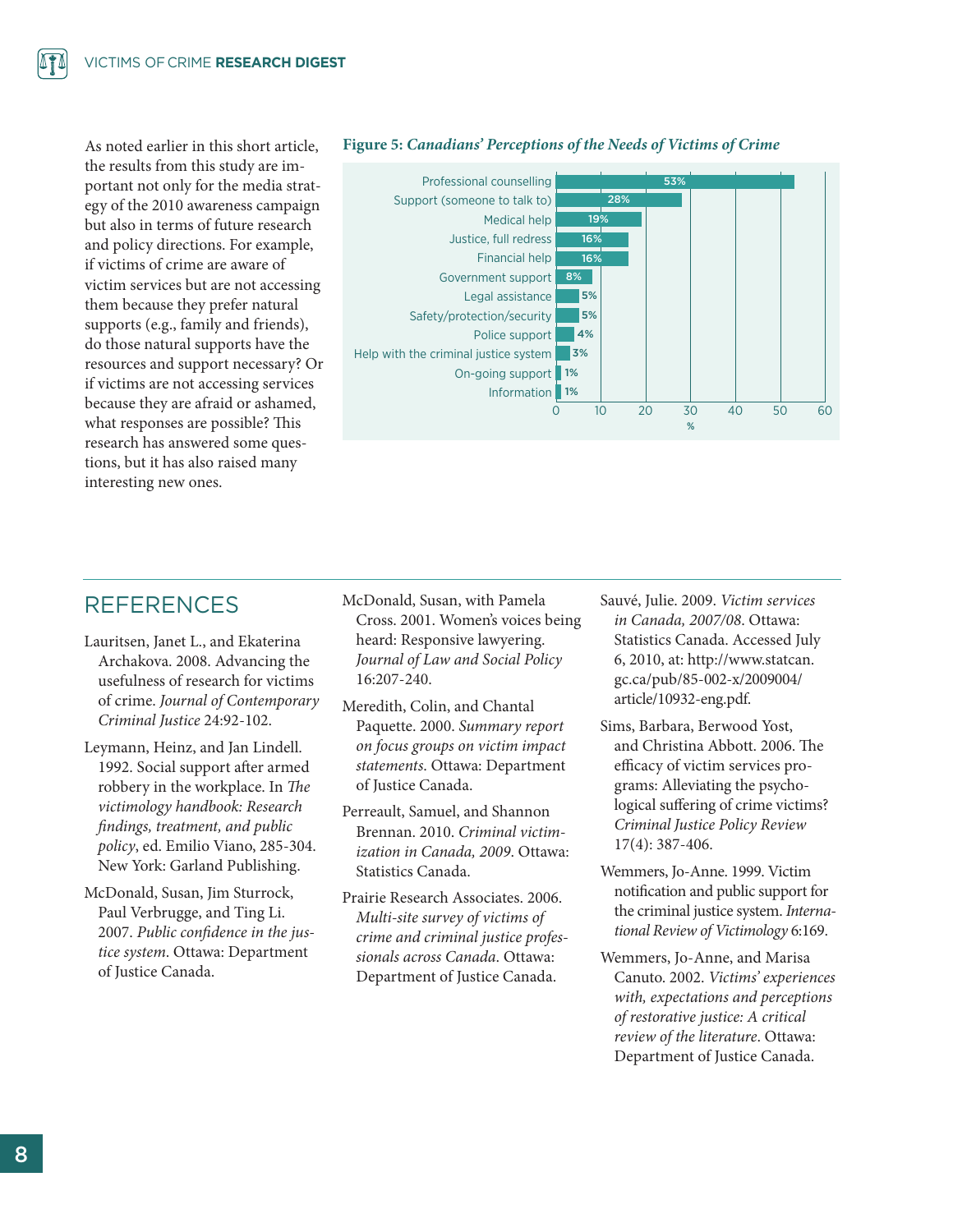## DOMESTIC VIOLENCE IN RURAL CANADA

*Melissa Northcott, Researcher, Research and Statistics Division, Department of Justice Canada*

## INTRODUCTION

In June 2008, the Standing Senate Committee on Agriculture and Forestry released its report entitled *Beyond Freefall: Halting Rural Poverty*. The report discussed a wide range of issues impacting rural Canada and noted, in the chapter on crime, the lack of empirical data on specific crimes in rural areas, including domestic violence. The report cited anecdotal evidence suggesting that "stresses caused by rising unemployment, declining populations and seasonal work are leading to an increase in the reported incidence of family violence in some parts of rural Canada" (Senate of Canada 2008, 235).

Given the cited anecdotal evidence as well as the limited research on domestic violence in rural areas, this research sought to determine if there has been an increase in incidents of domestic violence in rural areas.

## AVAILABLE RESEARCH

While some of the limited existing literature indicates that there are no conclusive numbers regarding the incidence of domestic violence in rural Canada (Brookbank 1995), Statistics Canada has found that rates of spousal violence in rural areas may be similar to those in urban areas (e.g., Mihorean 2005; Pottie Bunge and Levett 1998). Other research on this topic has focused on the challenges faced in providing services to victims of domestic violence in rural areas, such as issues relating to lack of services and transportation, as well as isolation and difficulties relating to communication (Kasdorff and Erb 2010). Responses to these challenges by various organizations and by all levels of government have also been documented and include the creation of more shelters and social services, implementation

of domestic violence courts, and provincial legislation to facilitate a better response to issues of domestic violence.

Although there is very little information available regarding domestic violence in rural areas of Canada, much research has been conducted on the issue of domestic violence in Canada generally. For example, there are a number of national surveys which record the incidence of spousal violence, such as the General Social Survey on Victimization (GSS), which collects self-reported data on crime every 5 years (Statistics Canada), and the annual Incident-Based Uniform Crime Reporting Survey (UCR2), which collects police-reported incidents of crime (Statistics Canada).

Research using the 2004 GSS found that the overall level of self-reported spousal violence remained stable at 7% between 1999 and 2004 (Mihorean 2005), while the 2007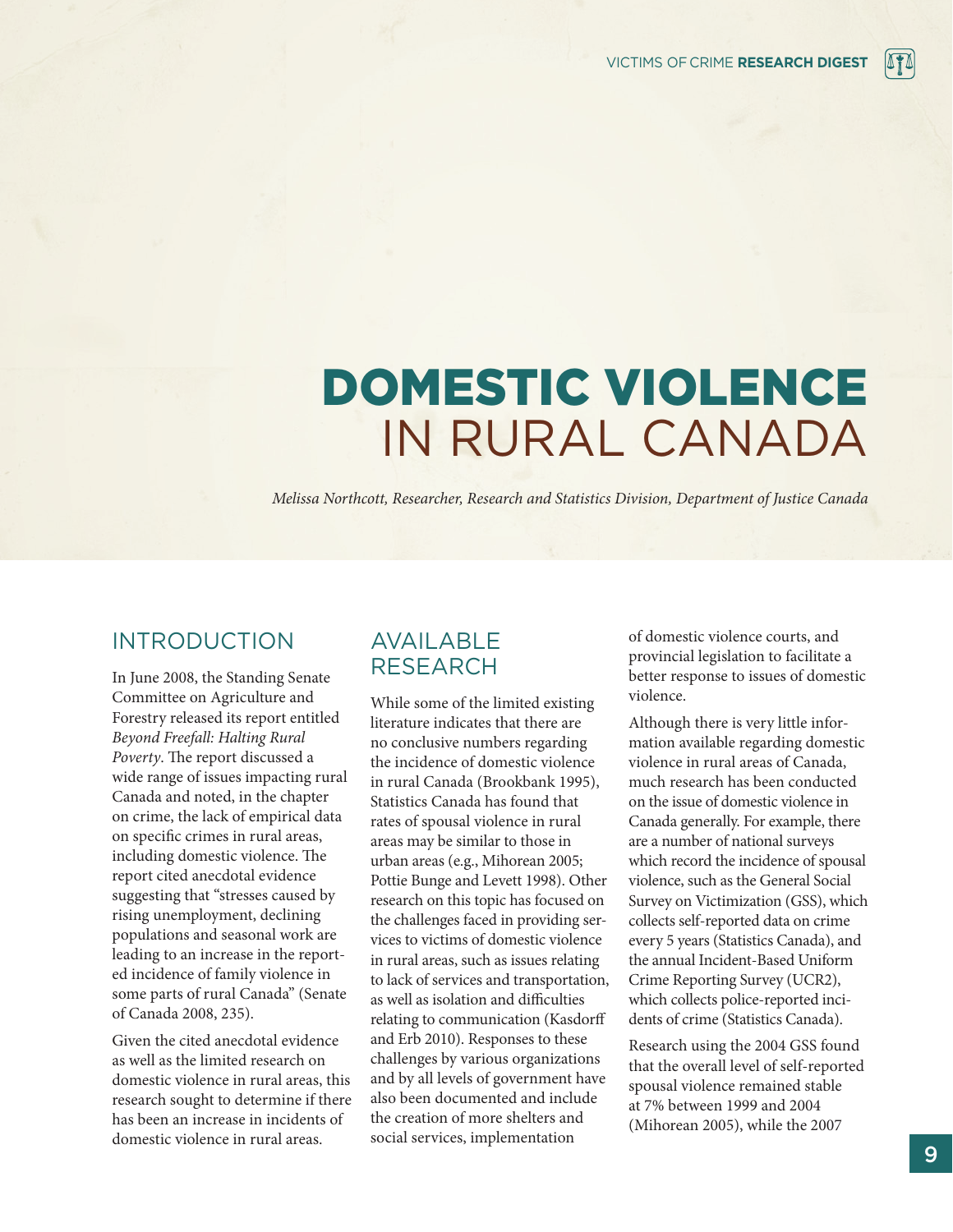UCR2 data found that the percentage of police-reported spousal violence declined 15% between 1998 and 2007 (Taylor Butts 2009). These reports also examine other elements relating to spousal violence, such as information related to gender, age and provincial and territorial differences.

## METHODOLOGY

For this study, police-reported data on domestic violence was requested from the Canadian Centre for Justice Statistics (CCJS). Data from the Incident-Based Uniform Crime Reporting Survey (UCR2) was used to examine domestic violence incidents and rates of domestic violence per 100,000 in rural and urban Canada for the years 2004 until 2008. Due to issues with data coverage, however, incidents of domestic violence for only the years 2006 to 2008 were examined.<sup>1</sup>

Incidents of domestic violence are specified in the UCR2 through documentation of the relationship between the victim and the individual charged. Although there are other terms used for domestic violence, including spousal abuse, intimate partner violence, and family violence (Alberta Justice and Attorney

General 2008), the term *domestic violence* was used in this study. Domestic violence was defined as incidents involving spouses and former spouses (common-law or married) or other family members. Other family members could include aunts, uncles, parents, step-parents, grandparents, siblings and cousins.

For the purposes of this study, areas with a population of 5,000 and less were defined as rural, while areas with a population of over 5,000 were considered urban.

## RESULTS

The UCR2 data obtained from the CCJS were examined, and overall rates of police-reported incidents of domestic violence in rural and urban areas of Canada were determined. Data on specific domestic violencerelated offences were also analyzed.

#### **Overall Domestic Violence**

As Table 1 shows, the total combined rate of domestic violence (in rural and urban areas) increased between 2006 and 2008. The rates of domestic violence perpetrated by both spouses/former spouses and family members were higher in rural areas than in urban areas.

In rural areas, the rates of overall domestic violence perpetrated by both spouses/former spouses and family members fluctuated, with an increase between 2006 and 2007, followed by a decrease in 2008. This shift was also seen in both the rates of domestic violence perpertrated by spouses/former spouses and the rates of domestic violence perpetrated by family members. However, the increase in the rates of domestic violence perpetrated by family members was larger than the increase in the rates of domestic violence perpetrated by spouses/ former spouses. Additionally, the rates of overall domestic violence perpetrated by family members were higher than the rates of overall domestic violence perpetrated by spouses/former spouses.

In urban areas, the rates of overall domestic violence perpetrated by both spouses/former spouses and family members also fluctuated, but with a decrease between 2006 and 2007, followed by an increase in 2008. While this shift was also seen in domestic violence perpetrated by spouses/former spouses, the rates of domestic violence perpetrated by family members remained the

#### **Table 1:** *Domestic Violence Violations, Rates per 100,000 Population, 2006-2008*

|      | Rural                   |        |                              | Urban                   | <b>Total (Rural</b><br>and Urban) |                       |     |
|------|-------------------------|--------|------------------------------|-------------------------|-----------------------------------|-----------------------|-----|
|      | Spouse/Former<br>Spouse | Family | <b>Total</b><br><b>Rural</b> | Spouse/Former<br>Spouse | Family                            | <b>Total</b><br>Urban |     |
| 2006 | 330                     | 461    | 791                          | 131                     | 103                               | 234                   | 247 |
| 2007 | 393                     | 673    | 1066                         | 125                     | 103                               | 229                   | 248 |
| 2008 | 392                     | 670    | 1062                         | 129                     | 111                               | 240                   | 259 |

Source: *Statistics Canada, UCR2 Survey, 2006-2008.*

<sup>1</sup> Note that the RCMP began using the UCR2 in 2006, which resulted in an increase in incident reporting among rural police that year. As such, only data for the years 2006 to 2008 are reported in order to ensure a more comprehensive portrayal of domestic violence in rural and urban areas.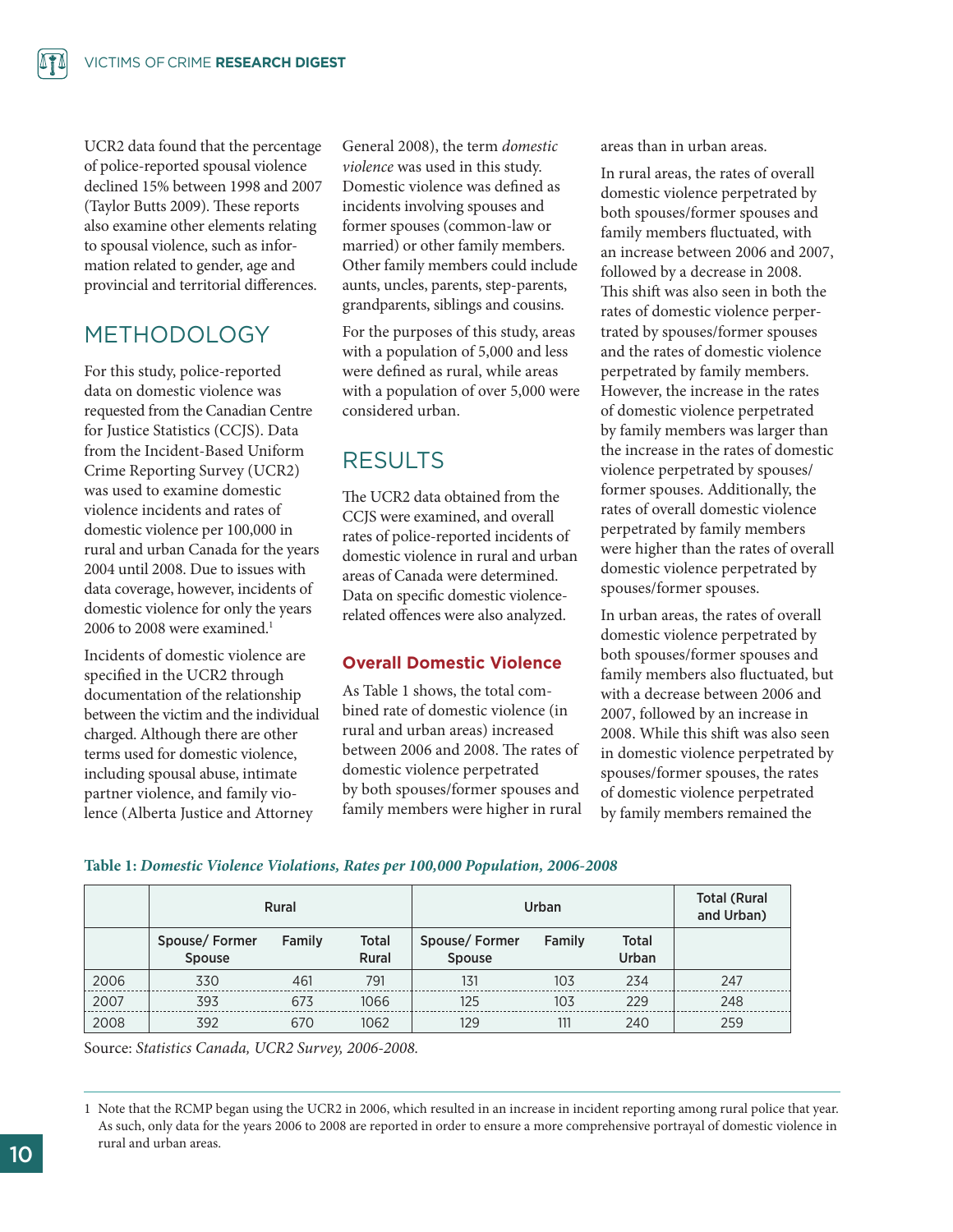|      | Rural                   |        |                       | Urban                             | <b>Total (Rural</b><br>and Urban) |                       |     |
|------|-------------------------|--------|-----------------------|-----------------------------------|-----------------------------------|-----------------------|-----|
|      | Spouse/Former<br>Spouse | Family | <b>Total</b><br>Rural | Spouse/Former<br>Spouse<br>Family |                                   | <b>Total</b><br>Urban |     |
| 2006 | 238                     | 279    | 517                   | 80                                | 52                                | 132                   | 141 |
| 2007 | 286                     | 418    | 704                   | 78                                | 53                                | 131                   | 144 |
| 2008 | 281                     | 411    | 692                   | 80                                | 58                                | 138                   | 151 |

#### **Table 2:** *Common Assault–Level 1, Rates per 100,000 Population, 2006-2008*

Source: Statistics Canada, *UCR2 Survey, 2006-2008.*

#### **Table 3:** *Sexual Assault-Level 1, Rates per 100,000 Population, 2006-2008*

|      | Rural                   |        |                       | Urban                   | <b>Total (Rural</b><br>and Urban) |    |    |
|------|-------------------------|--------|-----------------------|-------------------------|-----------------------------------|----|----|
|      | Spouse/Former<br>Spouse | Family | <b>Total</b><br>Rural | Spouse/Former<br>Spouse | Family                            |    |    |
| 2006 |                         | 38     | 4 <sup>3</sup>        |                         |                                   | 15 | 16 |
| 2007 |                         | 53     | 59                    |                         |                                   | 14 | 15 |
| 2008 |                         | 49     | 53                    |                         |                                   | 15 | 16 |

Source: Statistics Canada, *UCR2 Survey, 2006-2008.*

same between 2006 and 2007, then increased in 2008. The rates of overall domestic violence perpetrated by spouses/former spouses were higher than the rates of domestic violence perpetrated by family members. This is the opposite of what was seen in rural areas.

#### **Common Assault**

Common assault was the most common form of domestic violence in both rural and urban areas in Canada between 2006 and 2008. As shown in Table 2, the total combined rate of common assault (rural and urban) increased during this time period. The rates of common assault perpetrated by both spouses/former spouses and family members were higher in rural areas than in urban areas.

In rural areas, the total rate of common assault fluctuated, with an increase between 2006 and 2007, followed by a slight decrease in 2008. This shift was also seen in the rates of common assault perpetrated by both spouses/former spouses and family members. However, there was a larger increase in the rates of common assault perpetrated by family members. In rural areas, the rates of common assault perpetrated by family members were greater than the rates of common assault perpetrated by spouses/former spouses. The opposite was seen in urban areas.

#### **Sexual Assault**

Table 3 shows that the total combined rate of sexual assault remained stable between 2006 and 2008. The rates of sexual assault perpetrated by both spouses/former spouses and family members were higher in rural areas than in urban areas. In both rural and urban areas, the rates of sexual assault perpetrated by family

members were higher than the rates of sexual assault perpetrated by spouses/former spouses.

#### **Criminal Harassment**

As Table 4 indicates, the total combined rate of criminal harassment decreased slightly between 2006 and 2008. The rates of criminal harassment perpetrated by family members between 2006 and 2008 were slightly higher in rural areas than in urban areas, while the rates of criminal harassment perpetrated by spouses/ former spouses were higher in urban areas. In rural areas, the total rates of criminal harassment remained fairly stable, while in urban areas the rate decreased slightly. In rural areas, the rates of criminal harassment perpetrated by spouses/former spouses and family members were similar; in urban areas, the rates of criminal harassment perpetrated by spouses/ former spouses were higher than the rates of criminal harassment perpetrated by family members.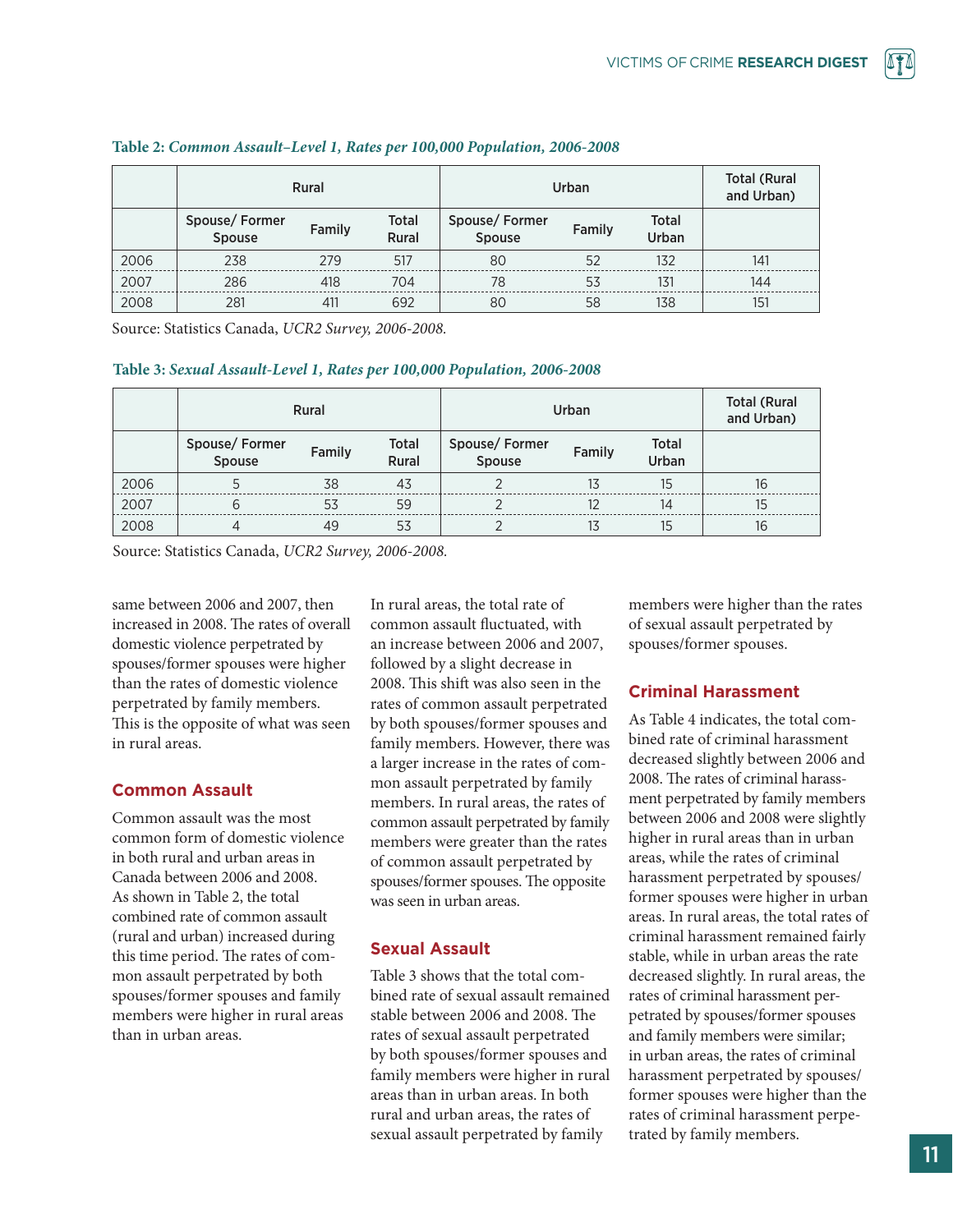|      | Rural                   |        |                       | Urban                             | <b>Total (Rural</b><br>and Urban) |                       |     |
|------|-------------------------|--------|-----------------------|-----------------------------------|-----------------------------------|-----------------------|-----|
|      | Spouse/Former<br>Spouse | Family | <b>Total</b><br>Rural | Spouse/Former<br>Spouse<br>Family |                                   | <b>Total</b><br>Urban |     |
| 2006 |                         |        |                       |                                   |                                   | 13                    | I.S |
| 2007 |                         |        |                       | 10                                |                                   |                       |     |
| 2008 |                         |        |                       |                                   |                                   |                       |     |

#### **Table 4:** *Criminal Harassment, Rates per 100,000 Population, 2006-2008*

Source: Statistics Canada, *UCR2 Survey, 2006-2008.*

#### **Table 5:** *Uttering Threats, Rates per 100,000 Population, 2006-2008*

|      |                         | <b>Rural</b> |                       | Urban                   | <b>Total (Rural</b><br>and Urban) |                       |    |
|------|-------------------------|--------------|-----------------------|-------------------------|-----------------------------------|-----------------------|----|
|      | Spouse/Former<br>Spouse | Family       | <b>Total</b><br>Rural | Spouse/Former<br>Spouse | Family                            | <b>Total</b><br>Urban |    |
| 2006 |                         | 34           | 49                    |                         | 16                                | 31                    |    |
| 2007 |                         | 58           |                       |                         |                                   | 29                    | 3C |
| 2008 | 19                      | 63           | 81                    | 14                      | 16                                | 29                    | 31 |

Source: Statistics Canada, *UCR2 Survey, 2006-2008.*

#### **Uttering Threats**

As indicated in Table 5, the total combined rates of uttering threats remained stable between 2006 and 2008. The rates of uttering threats perpetrated by both spouses/former spouses and family members were higher in rural areas than in urban areas.

In rural areas, the total rate of uttering threats increased between 2006 and 2008. While the rates of uttering threats perpetrated by spouses/former spouses fluctuated, with an increase between 2006 and 2007, followed by a slight decrease in 2008, the rates of uttering threats perpetrated by family members saw a larger increase between 2006 and 2007, followed by a further slight increase in 2008. In addition, the rates of uttering threats perpetrated by family members were higher than the rates of uttering threats by spouses/former spouses.

In urban areas, the total rate as well as the rates of uttering threats perpetrated by both spouses/former spouses and family members remained stable.

#### **Murder (First Degree, Second Degree and Manslaughter)**

For the rates of murder, three murder offences are combined: first degree murder, second degree murder and manslaughter. As shown in Table 6, the total combined rates of murder (rural and urban) declined slightly between 2006 and 2008. There was a decrease in the total number (n) of homicides between 2006 and 2007, followed by a small increase in 2008. The rates of murder perpetrated by spouses/former spouses and family members were higher in rural areas than in urban areas. In rural areas, the number of murders and the rates of murder perpetrated by family members were higher than the number of murders and the rates of murder perpetrated by spouses/former spouses. In urban areas, the number of murders perpetrated by spouses/former spouses in 2006 was higher than the number perpetrated by family members, while in 2007 and 2008, the number of murders perpetrated by family members was higher. The rates of murder perpetrated by spouses/ former spouses and family members were fairly similar in urban areas.

## **CONCLUSION**

The findings of this study provide information on the nature and the incidence of domestic violence in rural and urban areas of Canada. First, the findings indicate that for the majority of the offences explored, the perpetrator was most commonly a family member in rural areas, while the perpetrator tended to be a spouse/former spouse in urban areas. The study also found that the rates of police-reported incidents of domestic violence perpetrated by spouses/former spouses and by family members were higher in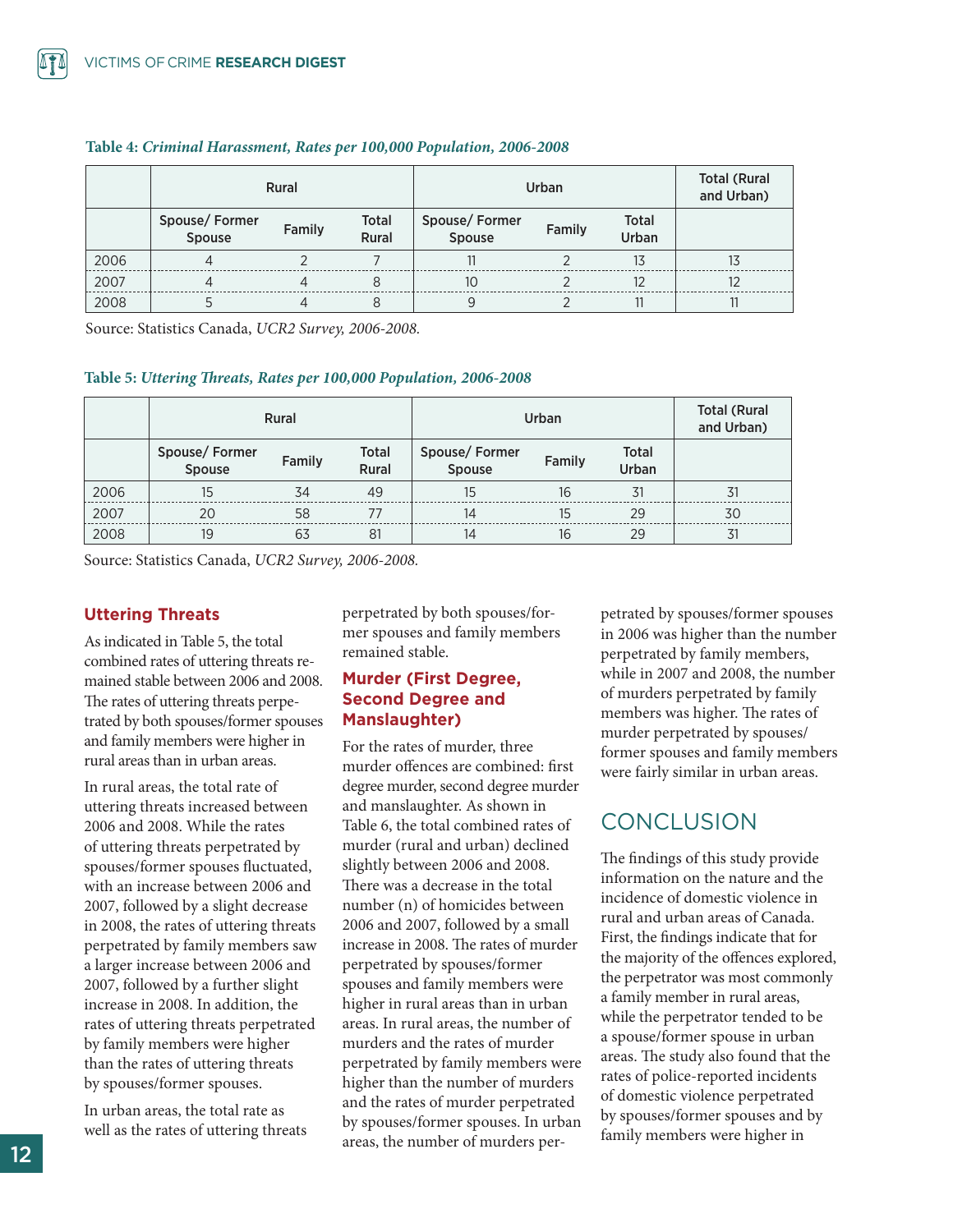|      | Rural                                     |      |              |        |                                                   | Urban |    |      |               |      |                    | <b>Total (Rural</b><br>and Urban) |              |      |
|------|-------------------------------------------|------|--------------|--------|---------------------------------------------------|-------|----|------|---------------|------|--------------------|-----------------------------------|--------------|------|
|      | Spouse/<br><b>Former</b><br><b>Spouse</b> |      |              | Family | Spouse/<br><b>Total Rural</b><br>Former<br>Spouse |       |    |      | <b>Family</b> |      | <b>Total Urban</b> |                                   |              |      |
|      | n                                         | rate | $\mathsf{n}$ | rate   | $\mathsf{n}$                                      | rate  | n  | rate | $\mathsf{n}$  | rate | n                  | rate                              | $\mathsf{n}$ | rate |
| 2006 | 4                                         | 0.59 | 9            | 1.33   | 13                                                | 1.92  | 67 | 0.23 | 62            | 0.22 | 129                | 0.45                              | 142          | 0.48 |
| 2007 | $\overline{4}$                            | 0.57 | 8            | 1.14   | 12                                                | 1.71  | 52 | 0.17 | 61            | 0.20 | 113                | 0.38                              | 125          | 0.41 |
| 2008 |                                           | 0.90 | 13           | 1.67   | 20                                                | 2.57  | 51 | 0.16 | 60            | 0.19 | 111                | 0.35                              | 131          | 0.40 |

#### Table 6: Murder (1<sup>st</sup> Degree, 2<sup>nd</sup> Degree and Manslaughter), Rates per 100,000 Population, 2006-2008

Source: Statistics Canada, *UCR2 Survey, 2006-2008.*

rural versus urban areas during the period between 2006 and 2008, as were the majority of the specific offences considered. As the Standing Senate Committee on Agriculture and Forestry suggests in its report, the higher rates of domestic violence in rural areas may be a reflection of the stressors associated with living in rural communities, such as seasonal employment and unemployment (Senate of Canada 2008).

 Although the rates of some specific offences increased and others decreased or remained stable, the total combined rate of police-reported domestic violence incidents in Canada increased between 2006 and 2008. The rates of domestic violence perpetrated by both spouses/former spouses and family members in rural areas also increased during this time period. Statistics Canada reports indicated that the percentage of selfreported incidents of spousal violence remained stable at 7% between 1999 and 2004 (Mihorean 2005) and that police-reported incidents of spousal violence declined 15% between 1998 and 2007 (Taylor-Butts 2009). However, the findings of this study indicate that when family-related domestic violence is included, an increase in the overall combined

rate of domestic violence between 2006 and 2008 is seen. Nevertheless, this study has certain limitations that should be borne in mind when interpreting the findings.

As the data used in the study are limited to a three-year time frame, they cannot speak to trends in the incidents of domestic violence. Furthermore, the violations included in the definition of domestic violence used in this study and those included in the definition used in other studies are not identical; therefore, a direct comparison of overall domestic violence rates among studies is not possible.2 Another factor which must be considered is population size. Even small changes in the number of incidents can have a large impact on crime rates in areas with a small population size. Although the reported rates of domestic violence in rural areas may have increased between 2006 and 2008, these rates are based on a small increase in the number of incidents of domestic violence. The impact of the incidents on rural communities, however, is felt throughout the community.

There are also issues related to underreporting that must be considered. For a number of reasons,

domestic violence in rural areas is likely underreported. These reasons include factors associated with a culture of self-sufficiency, which leads to hesitation in seeking help; community denial and victim blaming, which are common in smaller communities; and geographical remoteness, which leads to difficulties in seeking services (Biesenthal et al. 2000; Hornosty and Doherty 2002; Jiwani et al. 1998; Kasdorff and Erb 2010; Lunn 2001).

Although this research adds to what we know, more work is needed to further improve our understanding of domestic violence in rural areas. Given the difficulties associated with underreporting, the picture we have of domestic violence in both rural and urban areas remains unclear. The rates of domestic violence in rural areas need to continue to be monitored so a pattern can be established. Furthermore, information should continue to be compiled and to be shared among those working directly with victims of domestic violence in rural areas in order to identify and establish best practices and strategies.

<sup>2</sup> For example, other studies have included violations such as kidnapping, hostage taking and arson, which were not included in this study.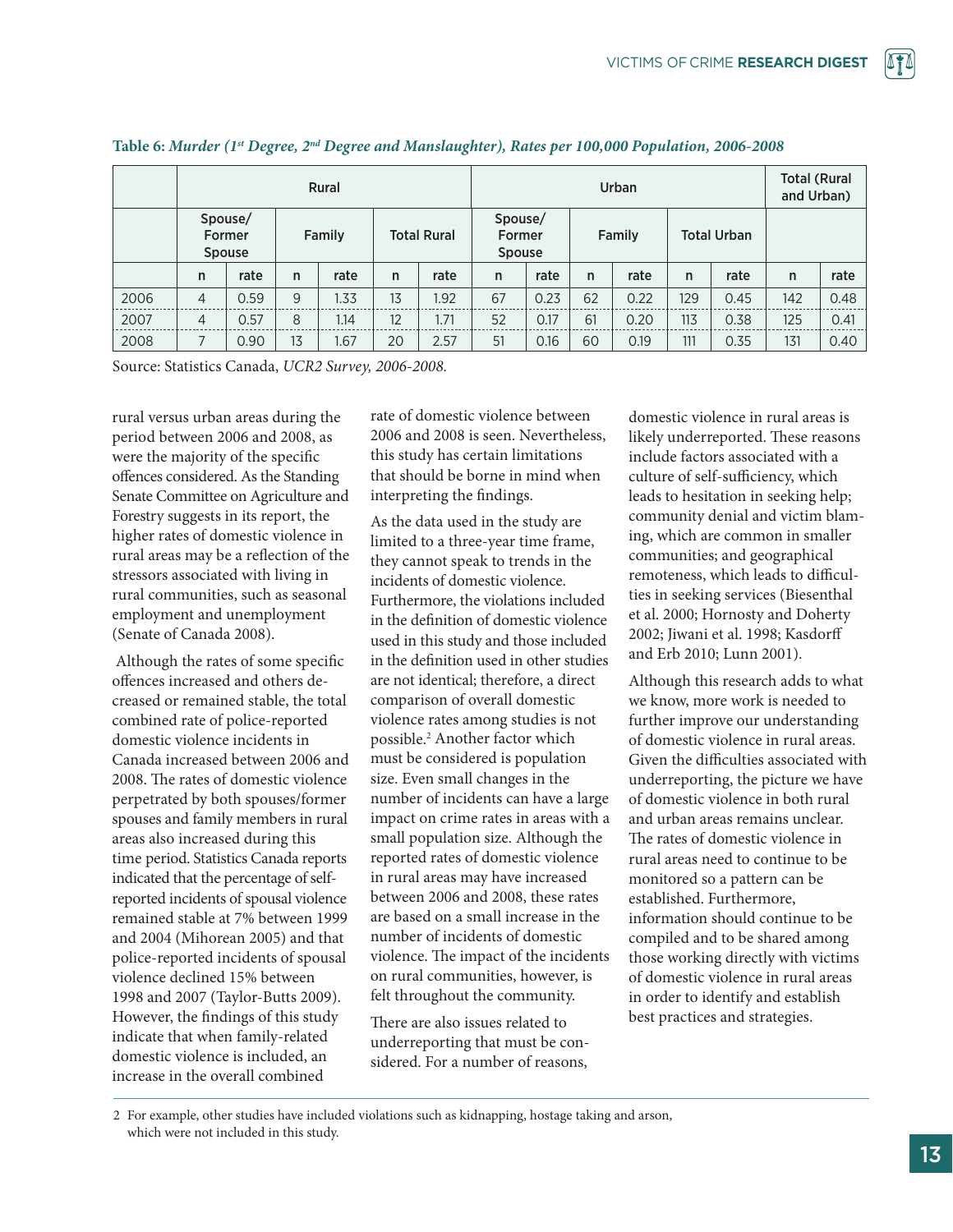### REFERENCES

- Alberta Justice and Attorney General. 2008. *Domestic violence handbook for police and crown prosecutors in Alberta*. Edmonton: Government of Alberta. Accessed October 25, 2010 from: http://justice.alberta.ca/programs\_services/ families/Documents/Domestic%20Violence%20Handbook/ DV\_Handbook\_2008.pdf.
- Biesenthal, Lorri., Lynne Dee Sproule, Mary Nelder, Susan Golton, Donna Mann, Denise Podovinnikoff, Inge Roosendaal, Shellie Warman, and Donna Lunn. 2000. *The Ontario rural woman abuse study*. Ottawa: Department of Justice Canada.
- Brookbank, Candace. 1995. *Spouse abuse in rural communities: A review of the literature*. Ottawa: Department of Justice Canada.
- Hornosty, Jennie, and Deborah Doherty. 2002. *Responding to wife abuse in farm and rural communities*. Saskatchewan Institute of Public Policy.

Jiwani, Yasmin, Shelley Moore, and Patricia Kachuk. 1998. *Rural women and violence: A study of two communities in British Columbia*. Vancouver: The FREDA Centre for Research on Violence against Women and Children, Simon Fraser University. Accessed February 4, 2010, from http://www.harbour. sfu.ca/freda/articles/rural01.htm.

- Kasdorff, Deborah, and Barbara Erb. 2010. *Serving victims of violence in rural communities: Challenges and best practices.* Victim/Witness Assistance Program, East Region, Ontario.
- Lunn, Donna. 2001. *Rural and farm women*. Accessed February 4, 2010, from http://www.womanabuseprevention.com/html/rural\_ and\_farm\_women.html.
- Mihorean, Karen. 2005.Trends in self-reported spousal violence. In *Family violence in Canada: A statistical profile*, ed. Kathy Aucoin 13-32. Ottawa: Statistics Canada.
- Pottie Bunge, Valerie, and Andrea Levett. 1998. *Family violence in Canada: A statistical profile*. Ottawa: Statistics Canada. Catalogue no. 85-224-X.
- Senate of Canada. 2008. *Beyond freefall: Halting rural poverty. Final report of the Standing Senate Committee on Agriculture and Forestry*. Ottawa: Senate of Canada.
- Statistics Canada. General Social Survey – Victimization (GSS). http://www.statcan.gc.ca/cgi-bin/ imdb/p2SV.pl?Function=getSurve y&SDDS=4504&lang=en&db=im db&adm=8&dis=2.
- Statistics Canada. Uniform Crime Crime Reporting Survey (UCR). http://www.statcan.gc.ca/cgi-bin/ imdb/p2SV.pl?Function=getSurve y&SDDS=3302&lang=en&db=im db&adm=8&dis=2.
- Taylor-Butts, Andrea. 2009. Fact sheet – Police-reported spousal violence in Canada. In *Family violence in Canada: A statistical profile*. Ottawa: Statistics Canada. Catalogue no. 85-224-X, 24-31.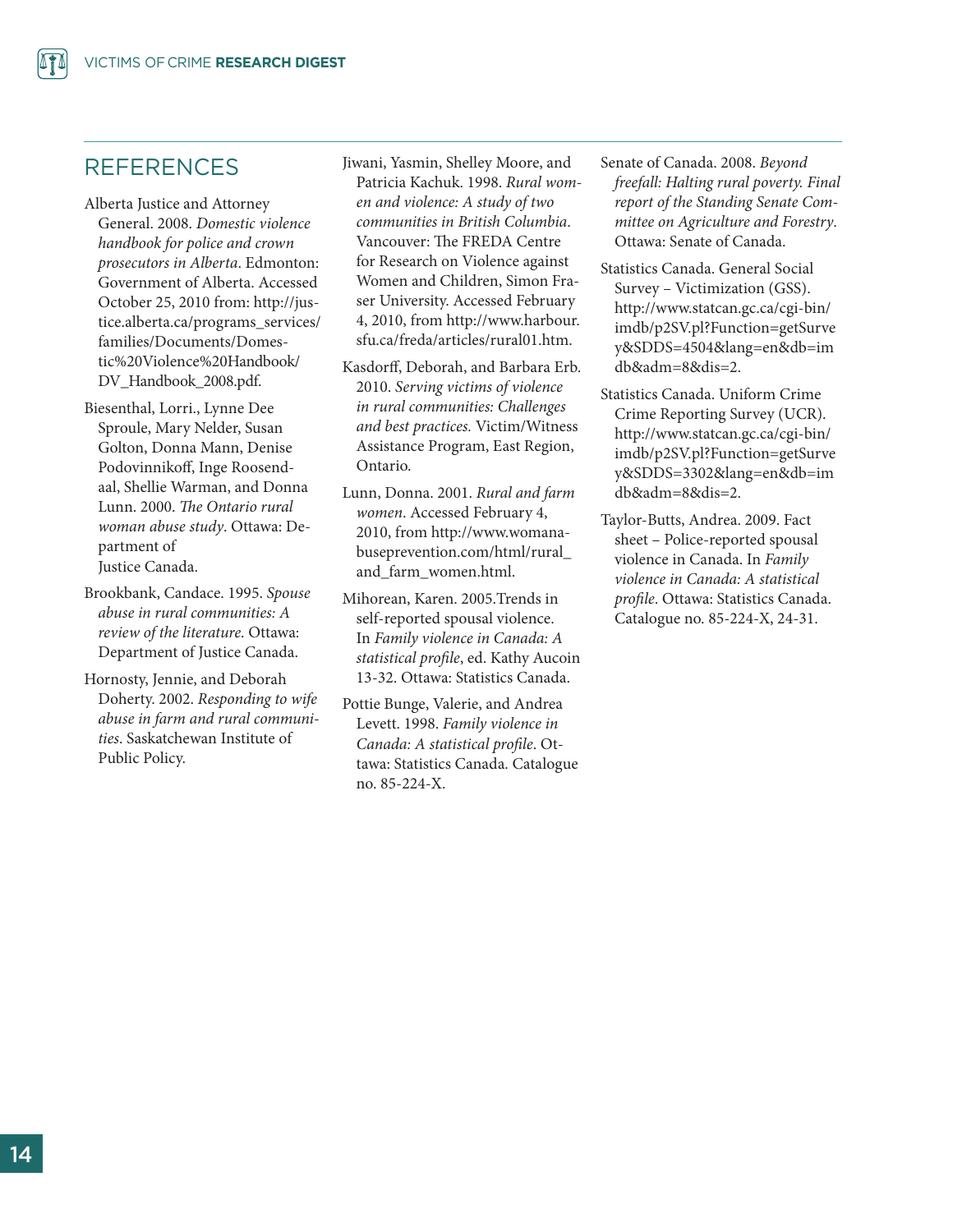## PRACTICE-BASED PERSPECTIVES: VICTIMIZATION AND SUBSTANCE USE

*Bill Morrison, W. Morrison & Associates Cynthia Doucet, W. Morrison & Associates Brenda Thomas, Victims Services, Department of Public Safety, Government of New Brunswick Patricia Peterson, W. Morrison & Associates*

## INTRODUCTION

Recent literature supports a positive and frequently-cited association between victimization and substance use. A major hypothesis for this relationship is that substance use is a coping strategy for dealing with the physical or emotional discomfort associated with the trauma of victimization (Danielson et al. 2006; Office for Victims of Crime 2005). This includes using substances as a means for "avoiding, escaping or distracting from the overwhelming distress associated with traumarelated memories" (Danielson et al. 2006, 2). Research indicates that trauma associated with victimization contributes to increased vulnerability to both mental health conditions and problem substance use behaviours (Jacobsen et al. 2001; Logan et al. 2002). Problem substance use has also been associated with a host of other concurrent risk issues

related to the health, safety, and security of victims. These may include conflict with the law, exposure to communicable diseases, involvement in unhealthy and violent relationships, self-harm, disruptions in education and career functioning, and homelessness. Consequently, problem substance use by victims may also increase potential vulnerability to further areas of risk and to victimization.

In January 2008, the New Brunswick Department of Public Safety Victim Services undertook a research study to investigate better practice considerations related to supporting and intervening with victims of crime with substance use problems. The overall study consisted of five phases. One component involved the completion of a series of key informant interviews with health and treatment professionals who have extensive knowledge and experience in the design and delivery of

problem substance use intervention services for victims of crime.

## METHODOLOGY

Key informants were identified in consultation with the members of the Project Advisory Committee and research team. Initial contact was subsequently made with the key informants to review the purpose of the initiative and their potential participation in this aspect of the project. Upon obtaining their consent, individual interview times were arranged. Interviewed key informants had on average 17 years of direct work or clinical experience with populations involving victimized individuals with problem substance use. Interviews were completed with 18 key informants from Eastern, Central, Western, and Pacific regions of Canada.

A semi-structured interview guide was developed with a range of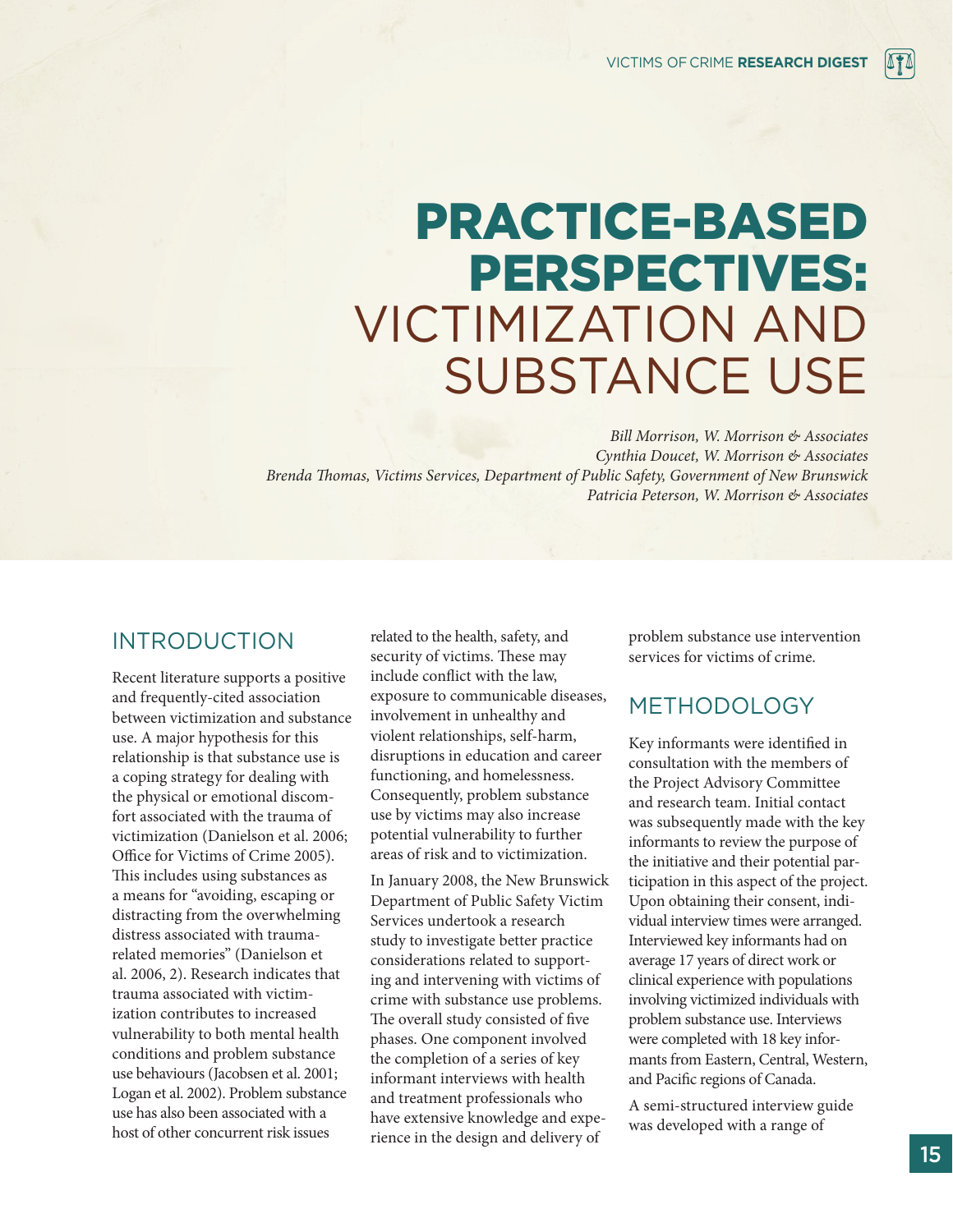open-ended and more focused questions intended to provide essential information relating to understanding the needs profile and treatment strategies for victims of crime who experience substance use problems. For these interviews, areas of inquiry included

- *•*  key client considerations (circumstances, gender, specific populations);
- early intervention (screening, early intervention support, and service provider preparedness);
- key roles in intervention services (family, victim services, mental health/addictions, community-based services, criminal justice services);
- service delivery considerations (theoretic stance/philosophy, treatment implications, support strategies, integrative case management, follow-up, and evaluation); and
- potential service developments and elaboration (screening tool for problem substance, multidisciplinary training sessions, common service protocols).

Responses from key informants were recorded and merged for each area of inquiry. Content analysis was used to analyze the key themes emerging from the outcomes of the interviews. Specific theme categories were included based on endorsement of a minimum of three informants.

## CLIENT CONSIDERATIONS: **CIRCUMSTANCES** AND GENDER

#### **Circumstances Faced by Victims Experiencing Substance Use Problems**

**Risks and consequences:** Key informants were asked to describe the unique circumstances facing victims of crime who have substance use problems. All key informants identified that incidents of victimization were associated with trauma both during and following the event. They indicated that problem substance use often occurs following victimization as a coping response to deal with trauma.

Key informants noted that trauma may be accompanied by feelings of shame or social stigma. It is this social stigma that contributes to risks associated with development or exacerbation of problem substance use. Additional personal distress may also be experienced by clients as a result of fear associated with the possible repercussions of problem substance use, including

- removal of children from the home by the child welfare system;
- *•*  legal ramifications associated with the use or possession of substances;
- *•*  rejection and alienation from family members;
- loss of credibility with respect to their reports of victimization;
- blame for the actual occurrence of victimization; and
- loss of financial resources to address basic need concerns or family-focused responsibilities.

It was also noted that continued problem substance use may place clients at increased risk of being re-victimized. In this regard, clients who had experienced past victimization and problem substance use within their own home or family context were identified as having the greatest vulnerability for repeated occurrences of victimization.

**System-related factors:** Key informants also reported that victims of crime may not have sufficient knowledge of the available services that address problem substance use. A few key informants indicated that clients may mistrust formal service systems if they have experienced a "history of inappropriate responses" from service providers. For example, clients may not be considered eligible for mental health counselling to deal with trauma because of service protocols which require them to first seek treatment for substance use problems. The opposite situation may also occur in which addiction service providers require clients to initially address mental health issues prior to receiving substance use treatment. Other reported systemrelated barriers include prolonged wait times, multiple and/or complex intake procedures.

#### **Personal and family factors:**

In addition to system factors, victims of crime may also experience a range of other personal circumstances that limit or impede their access to needed services. These may include parenting responsibilities, fixed work schedules, inadequate financial resources to be released from work, and lack of transportation. Such personal factors may also be accompanied by interpersonal or relationship stressors when family members are not supportive of client decisions to access needed support or treatment. Key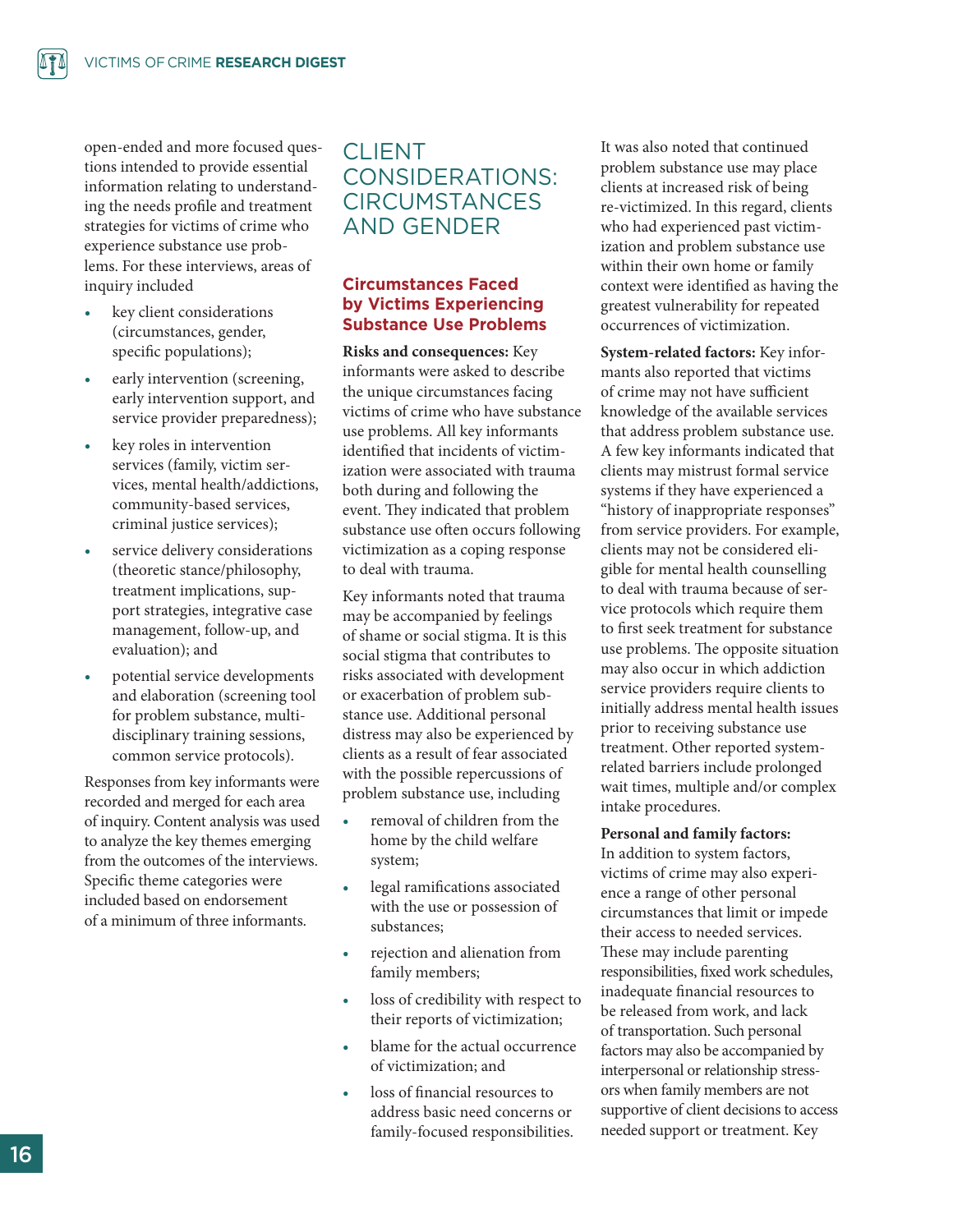informants underscored that such family dynamics may be evident in situations when victimization has occurred in the family context or when family members do not have adequate understanding of the recovery process or of the relationship of problem substance use to trauma experienced by victims. In other instances, cultural family values may discourage disclosure of victimization or help-seeking behaviours outside of family relationships. Families in rural areas may also be reluctant to disclose issues related to victimization or problem substance use because of perceived lack of privacy or confidentiality in smaller community settings.

#### **Gender Needs and Differences**

Key informants were asked to describe the experiences and needs of both female and male victims with substance use problems. With respect to female victims, key informants indicated that women often have family responsibilities and care giving roles. For example, women may be required to arrange and coordinate child care to facilitate their attendance at health or treatment appointments.

Key informants underscored that female clients are often alone or do not have social support to assist in addressing concurrent family or treatment concerns. This may be particularly evident in social and cultural contexts in which there is pronounced disapproval or stigma associated with women's substance

use. According to various informants, women's perceived stigmatization may decrease their likelihood of sharing areas of personal concern or actively pursuing accessible supports or treatment options. It was also noted that women may be at risk for developing unhealthy relationships in treatment contexts which include both male and female clients.

For both female and male clients, the sensitivity and trauma associated with incidents of victimization may impede their openness to sharing potential problem substance use concerns. Male clients were identified as particularly reluctant to describe past incidences of victimization. As one informant indicated, male clients may be hesitant to disclose their past experiences of trauma (e.g., sexual abuse) because of perceptions of weakness, vulnerability or the notion that "men should be able to look after themselves." Others noted that crimes experienced by male victims tended to be more violent and that younger men are often overrepresented among populations of male crime victims. Overall, key informants asserted the need for increased research and investigation into the needs of male victims with potential substance use issues.

## EARLY INTERVENTION

Key informants regarded early intervention as specific actions or interventions undertaken for individuals identified as being at risk for, or currently engaging in, harmful

behaviours. With respect to victims of crime with problem substance use, early intervention was noted as critical for preventing the progression and severity of problem substance use patterns. Such efforts were viewed as beneficial for decreasing and eliminating the range of risk factors (e.g., safety issues and re-victimization) and psycho-social consequences that accompany problem substance use (conflict with the law, loss of social supports, family relationships, poverty).

#### **Screening**

Early identification or screening of problem substance use behaviours was regarded as an important aspect of intervention for victims of crime. The majority of key informants highlighted the value of screening for problem substance use as part of initial intake processes for victims. For those currently employing screening approaches, both structured and informal methods were identified. With respect to standardized measures, the CAGE, the MAST, the DAST, and the OQ45<sup>1</sup> were mentioned as instruments currently in use.

With regards to informal screening formats, key informants highlighted the use of conversational or narrative approaches for exploring potential problem substance use. In using such formats, specific questions pertaining to substance use were often introduced as a result of discussion of themes related to current or past methods of coping or seeking support. One key informant also mentioned

<sup>1</sup> The name of the CAGE instrument is a mnemonic for four key questions containing the words "cut down, annoyed, guilty, and eye-opener." The CAGE is designed to assess for problem alcohol use. Similar to the CAGE, the MAST (Michigan Alcohol Screening Test) is composed of question items which provide an indication of possible alcohol abuse and dependency. In contrast to the CAGE, the DAST (Drug Abuse Screening Test) is a scale intended to screen for problem drug use. The OQ45 is a comprehensive screening instrument which includes a number of core questions intended to screen for alcohol and drug misuse. This instrument is also applied following treatment to measure changes in client functioning and overall treatment gains.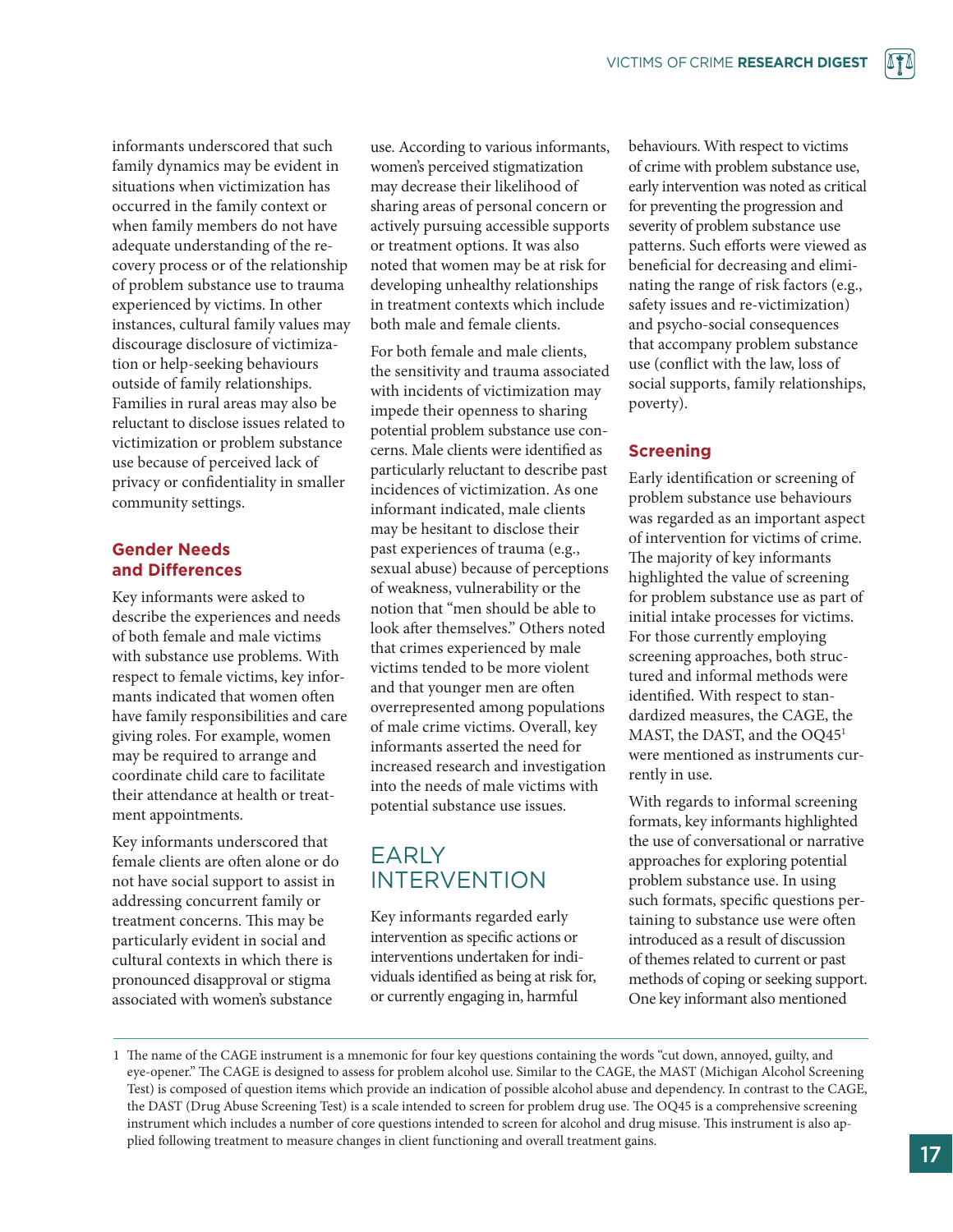the use of a semi-structured narrative approach using "story webs" to explore clients' perceptions of their needs and circumstances. Informal conversational screening formats were regarded as beneficial in that they were particularly helpful for decreasing clients' anxiety and for creating an environment conducive to the development of a collaborative relationship. As one key informant noted, it is important in conversational approaches "not to make it sound like a screening questionnaire."

Key informants highlighted a range of key areas of inquiry that could be included as part of informal or structured screening processes to identify potential concerns related to substance use. These included

- current stressors and concerns;
- types of coping strategies;
- nature of social supports;
- sleeping patterns;
- physical and emotional health concerns;
- use of prescription medications;
- family history of substance use;
- partner substance use;
- previous use or problems with substances; and
- previous treatment for substance use.

In exploring such areas of inquiry, more specific questions related to substance use might also be subsequently introduced as part of screening interactions with the clients if deemed appropriate. These might include areas of inquiry and discussion related to awareness of potential substance use concerns, patterns of use, intentions for future use, and openness to receiving support or treatment.

Key informants highlighted that

screening methods may be embedded in pre-existing health intake or assessment processes. Others indicated that screening for substance use could also be included as part of victim screening or assessment protocols. In the application of structured or informal screening approaches, key informants underscored the importance of being sensitive to the unique needs and circumstances of victims and ensuring the use of a non-judgmental approach. A few key informants expressed concern that information gleaned from such screening processes might be used to exclude clients from specific essential services. In this regard, they asserted that client information should only be used to plan appropriate treatment strategies and to facilitate clients' access to needed services.

#### **Early Intervention Support and Service Provider Preparedness**

Key informants highlighted that victims of crime with substance use problems may seek support from diverse professionals and community service providers to address a range of personal and basic needs. Interactions with these individuals provide unique opportunities for initial identification of potential concerns related to victimization and problem substance use, as well as for facilitating linkages with appropriate sources of support or treatment. Potential service provider contacts might include

- family physicians;
- emergency health personnel;
- financial aid or income assistance case managers;
- employee assistance program providers;
- public mental health clinical services;
- *•*  pharmacists;
- employers and union representatives;
- school or community counsellors;
- community social workers;
- shelter or transition agency staff; police and other justice personnel (e.g., probation workers);
- victim service workers;
- *•*  community outreach workers; and
- *•*  clergy.

Key informants underscored that the settings in which clients meet helping professionals should ideally be comfortable and place clients at ease in sharing concerns they may have regarding victimization or problem substance use. Office type settings or contexts that involved prolonged wait times or distractions because of external work activities (people arriving and leaving) were characterized as less conducive for disclosure of areas of significant concern.

Key informants were also invited to describe the essential helper knowledge, attitudes, and skills that would support early interventions with victims who have substance use problems. They highlighted a range of professional competencies, including

- *•*  effective use of active listening, reflection, and clarification skills;
- demonstration of accepting and respectful attitudes towards victims;
- awareness of social perceptions and stigma regarding substance use;
- sufficient knowledge about victimization, trauma, and its link with substance use;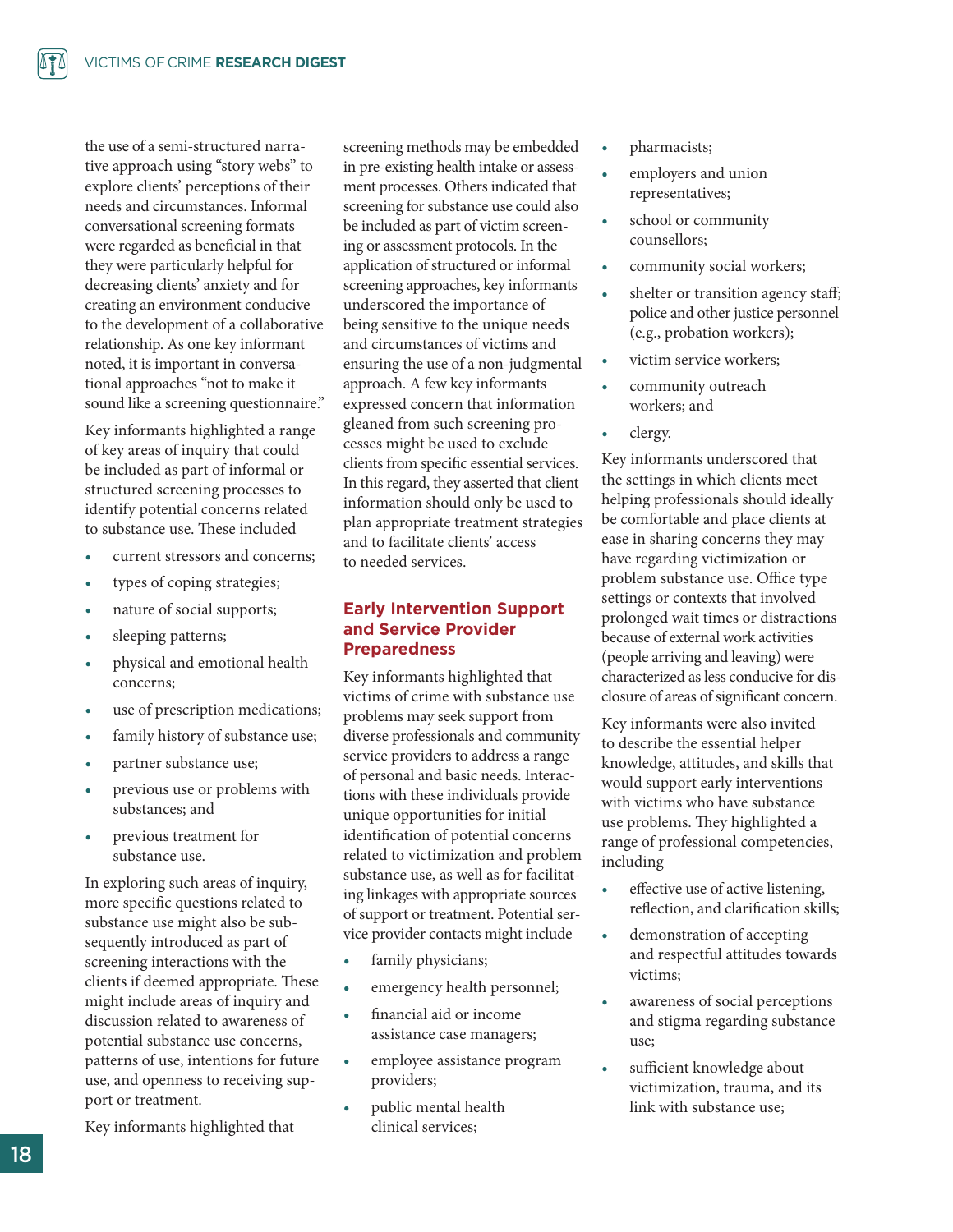- adequate knowledge of community resources, their services, referral and intake processes; and
- ability to link clients with needed services or to be an advocate for them.

With respect to the preceding competencies, informants described the value of providing community service providers with targeted training to support their participation in reaching out to victims who may be experiencing substance use problems. The following specific content might be included in either training or orientation sessions:

- awareness sessions on the potential link between victimization, trauma/mental health concerns, and problem substance use;
- educational workshops on types of substances, their effects, and typical patterns of use;
- training in nonjudgmental methods for reaching out, engaging and supporting victims of crime (e.g., effective listening and communication skills); and
- information sessions on the range of support and treatment services that may be accessible to victims and how to initiate appropriate referrals.

In discussing early intervention and screening approaches, several key informants highlighted the potential of adopting common protocols for service collaboration among helping professionals in local and regional areas. Others suggested the use of common screening methods or questions that could be applied by community service providers.

## KEY ROLES IN INTERVENTION SERVICES

Key informants also described the potential roles that various individuals could play in supporting early intervention efforts for victims with problem substance use. They highlighted potential contributions that could be made by family members, victim services personnel, and mental health and addiction therapists.

#### **Family Members**

Key informants highlighted that family relationships can provide a viable source of ongoing support for clients as they seek out and engage services and treatment. Family efforts may include providing tangible assistance to address basic need or transportation concerns or extending support through listening "without judgement or blaming."

It was also recognized that the dynamics of various family situations may not be conducive to enhancing clients' well-being or supporting treatment plans. This may be particularly evident in family or home situations in which there are concerns regarding client safety (e.g., intimate partner abuse) or ongoing problem substance use by close family members or partners. In such cases, specific changes in family relationships or interactions may be a key consideration in realizing and sustaining positive changes for clients.

#### **Victim Services' Coordinators/Workers**

Key informants emphasized that victim services workers have a responsibility to be knowledgeable about community resources and the referral processes required for

clients to engage needed services or treatment supports. Their primary role includes assessment of clients' needs and ensuring clients' access to essential support services through coordination of referrals, collaboration with community service providers, and provision of supportive client contacts and follow-up sessions.

Key informants highlighted that victim services workers could benefit from educational sessions on themes related to the link between victimization and substance use. Identification of screening questions for substance use was identified as an area for future development and possible training for victim service workers. Some concerns were also expressed regarding the inclusion of questions in existing screening processes and the potential for the use of such areas of inquiry to impede development of an initial collaborative relationship with clients. Other key informants commented on the benefits of exploring problem substance use concerns through informal discussion of clients' current and past coping approaches.

#### **Mental Health and Addiction Service Providers**

Mental health clinicians and addiction workers were identified as key treatment providers in supporting the recovery process of victims with substance use problems. Key informants reported that mental health and addiction services are particularly helpful to clients when they are accessed in a timely manner and when treatment services are coordinated or integrated. Several informants highlighted the importance of applying concurrent treatment approaches, harm reduction perspectives, and strength-focused interventions in the delivery of treatment services for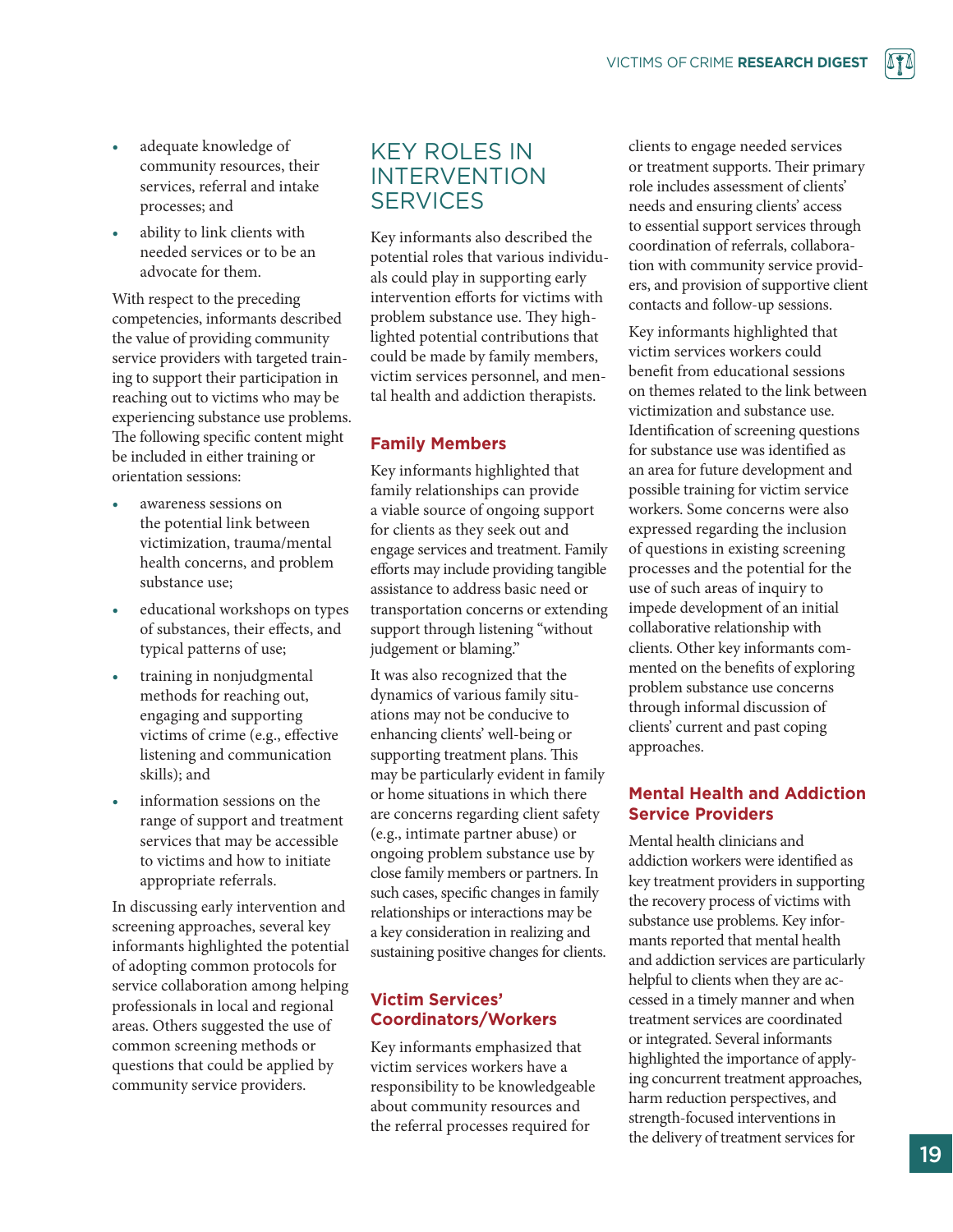victims. Key informants also asserted that mental health and addictions service providers could benefit from educational sessions focusing on the victimization recovery process, issues relating to client safety, and the relationship of coping with trauma and problem substance use.

Other informants highlighted the potential consultation role that mental health and addictions personnel could provide to both victim services workers as well as to other community service providers on the provision of screening and support services for victims with substance use problems. In this regard, they asserted the need for enhanced collaborative and joint case planning activities among service providers who serve victims of crime in the community setting.

#### **Community-Based Service Providers**

Victims of crime with problem substance use may face other key needs related to health issues, family responsibilities, or basic living concerns. In addition to victim and treatment-related services, key informants recognized the value of the provision of available community supports offered by local volunteer groups, religious organizations, and non-governmental agencies. With respect to community-based services providers, key informants highlighted a range of key supports, including

- support services to single parents;
- sexual health centres;
- peer support groups;
- child care services;
- individual personal supports and counselling services;
- outreach services; and

transportation services.

Key informants emphasized the importance of engaging and coordinating such services in conjunction with structured case management or treatment plans for victims with problem substance use. They also asserted that it was often necessary to have such services in place to ensure clients' engagement and sustained participation in needed treatment programs or services.

#### **Other Justice Personnel**

Other justice personnel who may interact with victims with problem substance use may include police, crown prosecutors, and judges. Key informants underscored that such justice personnel would benefit from awareness sessions on various key themes related to their work with victims, including the experience of victimization, supportive approaches for working with clients, and the relationship of trauma with problem substance use.

## POTENTIAL SERVICE DEVELOPMENTS

In addition to sharing perspectives related to client needs and responsive service delivery, key informants also described potential areas of service elaboration or development that may be beneficial to initially consider for enhancing services to victims with problem use concerns. The potential areas described included the following.

#### **Development or Identification of a Screening Tool for Problem Substance Use**

Such an instrument would ideally be useful for victim services workers in assessing the potential of problem

substance use among victims of crime. This type of measure might involve the administration of a series of core question items that could be incorporated as part of existing community-based or victim service assessment processes.

#### **Execution of Multidisciplinary Training Sessions**

The majority of key informants asserted the value of delivering interprofessional training opportunities for clinicians and community service providers from diverse fields and areas of expertise. Possible training content should include the nature of victimization, victim typologies, client safety and coping, the recovery process, and trauma and its relationship to problem substance use.

#### **Adoption of Common Service Protocols**

Within each regional jurisdiction, efforts should be made to ensure the development of coordinated and integrative case plans for clients. The organization of awareness forums for service providers to gain increased mutual understanding of their respective roles, mandates, and services may be a preliminary step in encouraging greater cohesion in working collaboratively. A subsequent step would involve identification of common intake, screening, information sharing, and service delivery strategies that would ensure timely access to appropriate support and treatment services for clients and their families.

## NEXT STEPS

This article has summarized part of the research undertaken with the New Brunswick Department of Public Safety – Victim Services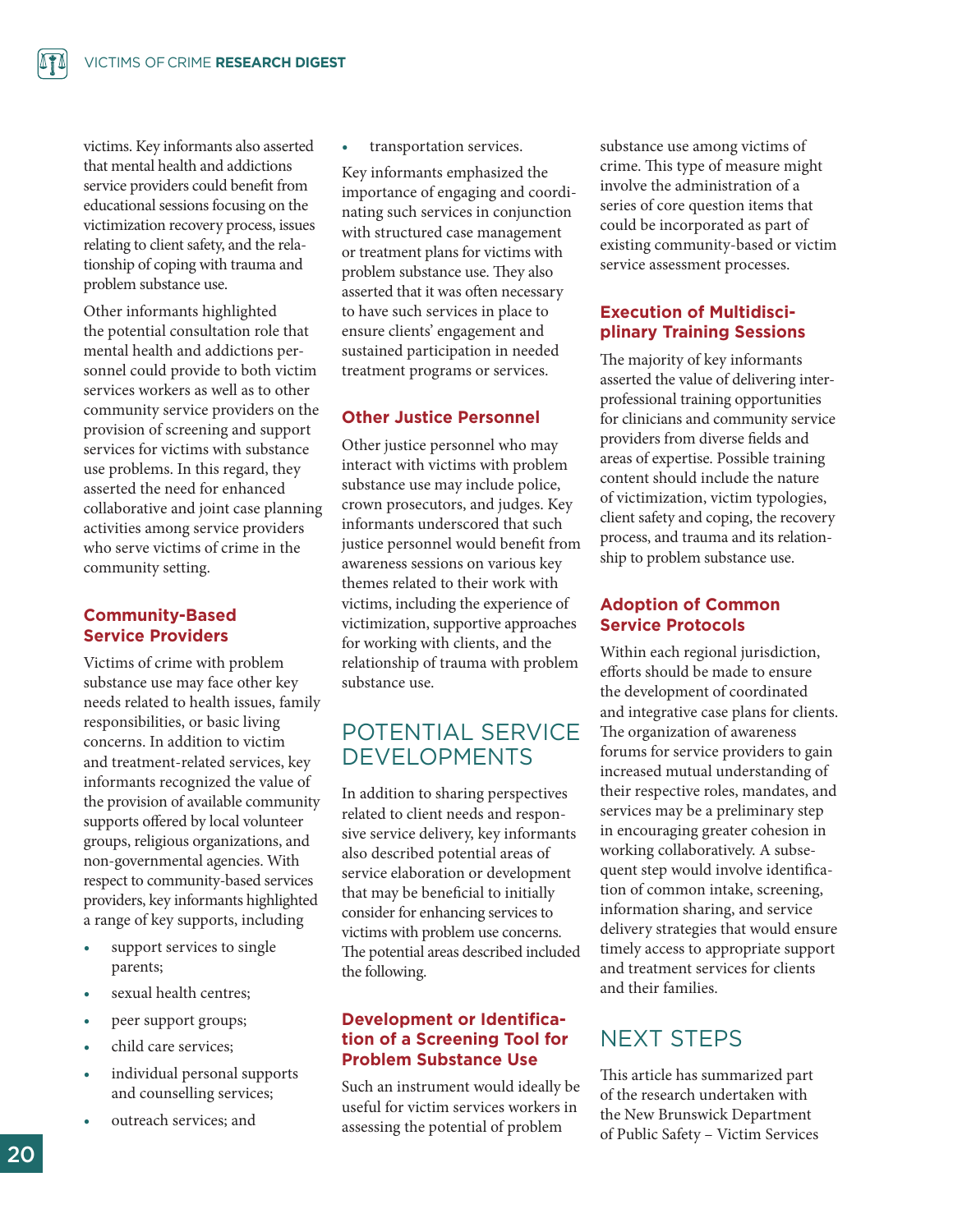to investigate better practice considerations related to supporting and intervening with victims of crime with substance use problems. This research study consisted of five phases that will be completed by March 2011: a review of peerreviewed literature and program delivery publications;

- interviews with key informants who were service providers involved in the delivery or coordination of programs for victims with problem substance use;
- *•*  interviews with victims of crime from a New Brunswick context;
- an analysis of convergent themes relating to promising practices for addressing concurrent substance use and victimrelated issues; and
- the development of a tool to screen for problem substance use among victims of crime.

It is hoped that the findings from this research effort will assist Victim Services personnel, as well as other health and community professionals in the development of responsive strategies for working with victims.

## **REFERENCES**

Danielson, Carla Kmett, Michael A. de Arellano, Jill T. Ehrenreich, Liza M. Suárez, Shannon M Bennett, Daniel M. Cheron, Clark R. Goldstein, Katherine R. Jakle, Terri M. Landon, and Sarah E. Trosper. 2006. Identification of high-risk behaviors among victimized adolescents and implications for empirically supported psychosocial treatment. *Journal of Psychiatric Practice* 12(6): 364-383.

Jacobsen, Leslie K., Steven M. Southwick, and Thomas R. Kosten. 2001. Substance use disorders in patients with posttraumatic stress disorder. *American Journal of Psychiatry* 158(8): 1184-1190.

Logan, T. K., Robert Walker, Jennifer Cole, and Carl G. Leukefeld. 2002. Victimization and substance use among women: Contributing factors, interventions and implications. *Review of General Psychology* 6(4): 325-397.

Office for Victims of Crime. 2005. *Substance abuse and victimization – Video discussion guide*. U.S. Department of Justice.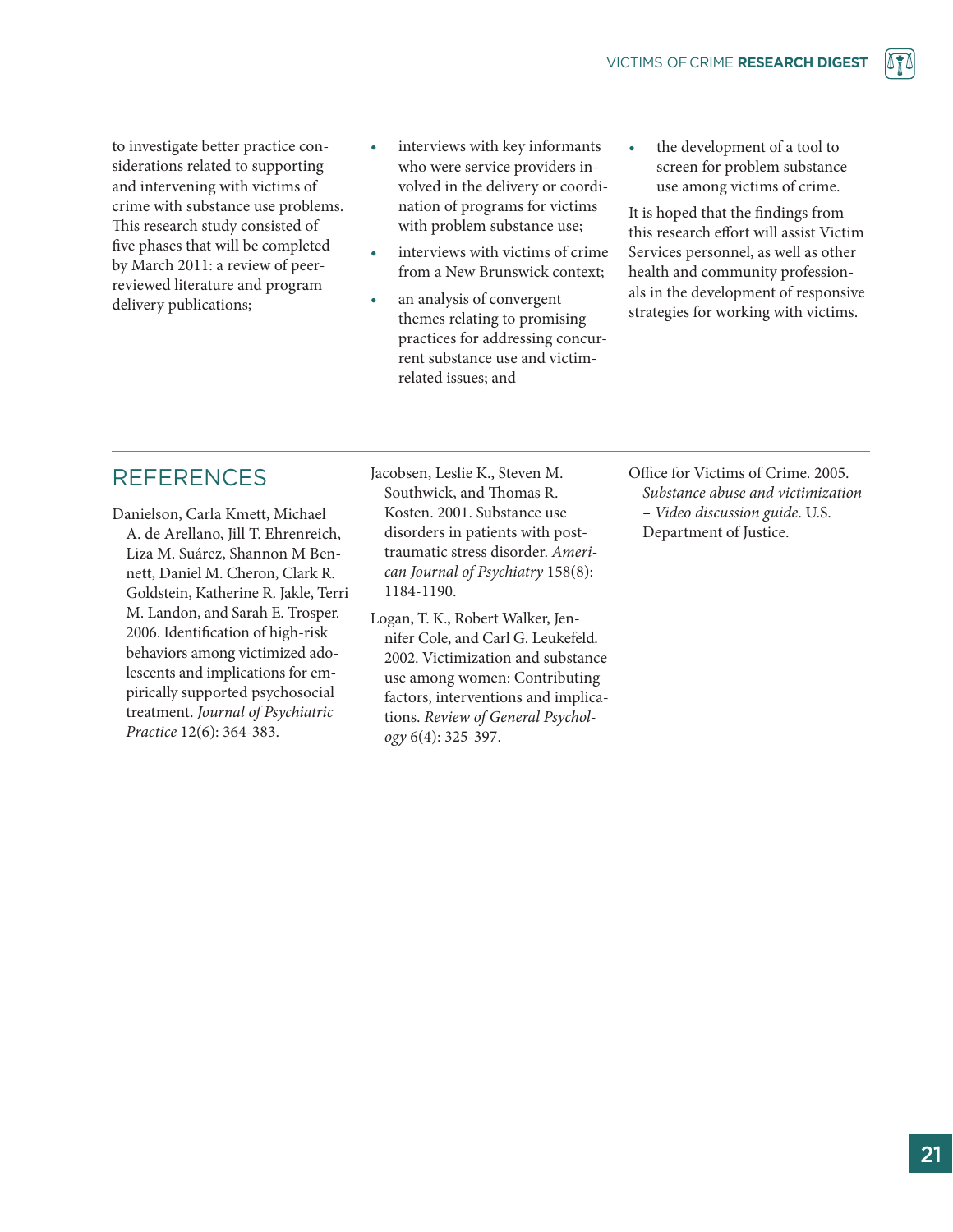## UNDERSTANDING THE COMMUNITY IMPACT OF HATE CRIMES: A CASE STUDY

*Sidikat Fashola, Researcher, Research and Statistics Division, Department of Justice Canada*

## INTRODUCTION

The commission of a hate crime is against not only the individual but the entire community. As David Matas notes, "People live in community. Rights are exercised in community" (Matas 2000). With victims of hate crime, it is important to consider that the impact on the community is particularly devastating, as hate crimes are "message crimes in that the perpetrator is sending a message to the members of a certain group that they are despised, devalued, or unwelcome in a particular neighbourhood, community, school, or workplace" (American Psychological Association 1998). As well, it is important to consider that the impact on the individual victim may result in the victim rejecting "the aspect

of themselves that was the target of the attack or associating a core part of their identity with fear, loss, and vulnerability" (Cogan 2002, 178).

A 2007 Department of Justice Canada research report (McDonald and Hogue 2007) identified that there was a lack of empirical research, Canadian or otherwise, on the impact hate crimes have on different communities. The purpose of the present study is to empirically measure the community impact of hate-motivated crimes. This article summarizes some of the findings from this study.

## METHODOLOGY

A case study design was employed for this study.<sup>1</sup> It involved the collection of data on the emotional, psychological, and economic impact of hate crimes on two types of communities: the geographic community (i.e., individuals living in proximity to where the hate crime occurred) and the ethnic/racial identity community who were targeted by the hate crime perpetrators (i.e., individuals who self-identify as a member of the victim's ethnic/racial community because of like characteristics).

The study focused on two specific incidents that had been classified as hate crimes by the police and were widely reported as hate crimes in the media. The first incident was a violent attack on a Sudanese refugee at Victoria Park in Kitchener, Ontario, in 2006. Kitchener is a mid-size urban centre located in the Region of Waterloo, a region

1 A case study refers to the gathering and presentation of detailed information about a particular social phenomenon affecting a particular participant or small group, frequently including the narratives of subjects themselves. A form of qualitative descriptive research, the case study looks intensely at an individual or small participant pool, drawing conclusions only about that participant or group and only in that specific context (Yin 2008).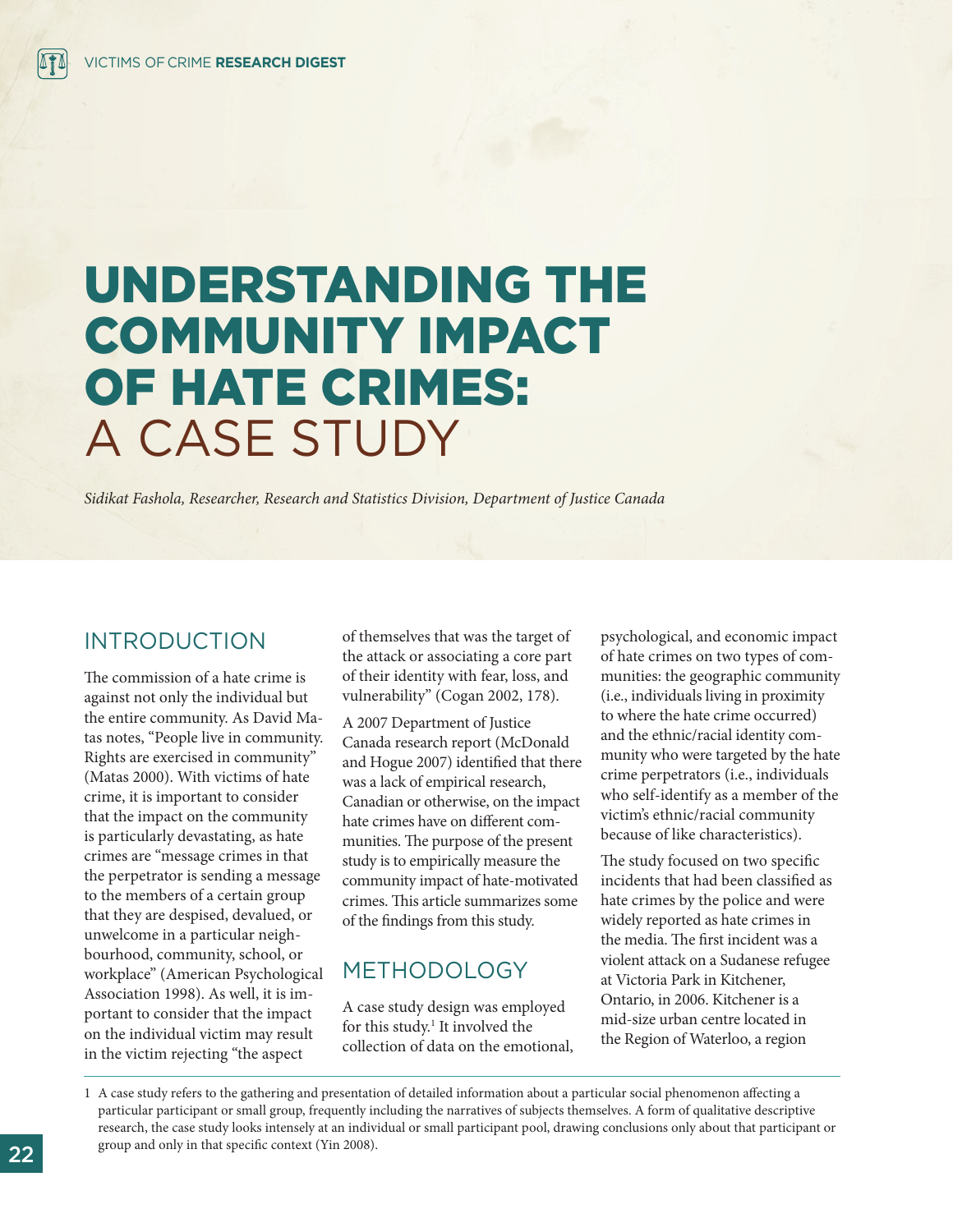with a population of about 500,000. Kitchener is quickly growing in ethnic diversity, with 25% of its total population of about 200,000 made up of immigrants (Statistics Canada 2006). The second incident was one of a series of attacks against Asian anglers (fishermen) on Lake Simcoe in Georgina, Ontario, near Toronto. Georgina is a small rural community with a population of about 42,000 (Statistics Canada 2006). The majority of Asian anglers who fish in Lake Simcoe come from the Greater Toronto Area (GTA).

Data collection was carried out by the Centre for Community Based Research (CCBR).<sup>2</sup> A mixed methods approach was used to collect data for the study. The qualitative component consisted of four focus groups at the two sites that gathered data on the impact of the incidents on the communities identified. Additionally, a media search was conducted for articles on the two incidents to establish the extent to which they were reported as hate crimes. The quantitative component consisted of a survey of individuals drawn from the two postal code areas where the reference incidents occurred and individuals from the victims' ethnic or identity communities. The survey findings from the Kitchener-Waterloo case study are the focus of this article.

Two different sampling methods were utilized to recruit survey participants. These were respondentdriven sampling<sup>3</sup> and stratified random sampling.

Overall, 607 adults aged 18 to 60 years and over participated in the survey.

The survey consisted of three modules. The first module contained items for assessing personal impact of the reference incident on individual members of each community using questions from the Horowitz "Impact of Event Scale" (Horowitz et al. 1979). The second module consisted of items for assessing perceived impact of the incident on the community (identity or geographic) as a whole. The third module contained items for gathering demographic information about participants.

## SUMMARY OF SURVEY FINDINGS

#### **The Kitchener Case Study**

There was a total of 196 survey respondents from the Kitchener African Identity Community (KAIC) and a total of 411 survey respondents from the Kitchener Geographic Community (KGC).

A comparison between survey respondents from the KAIC and survey respondents from the KGC on selected demographic indicators was conducted. When compared to the KGC sample, the KAIC sample had a greater proportion of males, of people who were married, and of people who had immigrated to Canada, and on average, the respondents in the sample were younger, had a lower household income, were slightly less educated, had lived fewer years in Canada and fewer years in Kitchener.

Survey respondents were asked a series of questions that were intended to capture the extent to which they personally had experienced hate crime victimization. Close to threequarters (74%) of respondents from the KAIC sample reported that during the preceding five years, they had experienced discrimination or had been treated unfairly because of a personal attribute, compared to 43% of respondents from the KGC. The most commonly reported grounds for discrimination identified by the KAIC sample were race (63%), language or accent (55%), and/or ethnicity or culture (16%).4 The most commonly reported grounds for discrimination identified by the KGC sample were sex/ gender (21%), age (18%), and/or ethnicity or culture (11%).<sup>5</sup>

2 Researchers at the CCBR conduct social research projects that are focused on strengthening communities. Their approach to research is "participatory and action-oriented in a way that mobilizes people to participate as full and equal members of society". For more information on the CCBR visit: http://www.communitybasedresearch.ca/.

3 For a description of respondent-driven sampling, see Fashola 2010.

4 The terms "race," "ethnicity," and "culture" are terms that are often grouped together or used interchangeably, even though they have distinct meanings. For the purposes of this research, Statistics Canada definitions were used for the survey. Ethnicity refers to a respondent's ancestral "roots" or cultural heritage and is not be confused with their personal citizenship or nationality. Race refers to genetically imparted physiognomic features among which skin colour is a dominant, but not the sole, attribute. We acknowledge that the distinction between ethnicity/culture and race may have been conflated in our definition of the "African Identity Community." This is because group membership was based on the individuals who self-identified as a member of the community because of like characteristics. As a result, self-identification may have been based on racial and/or ethnic/cultural characteristics.

5 Note that respondents had the option of choosing more than one response; therefore, total percentages do not add up to 100%.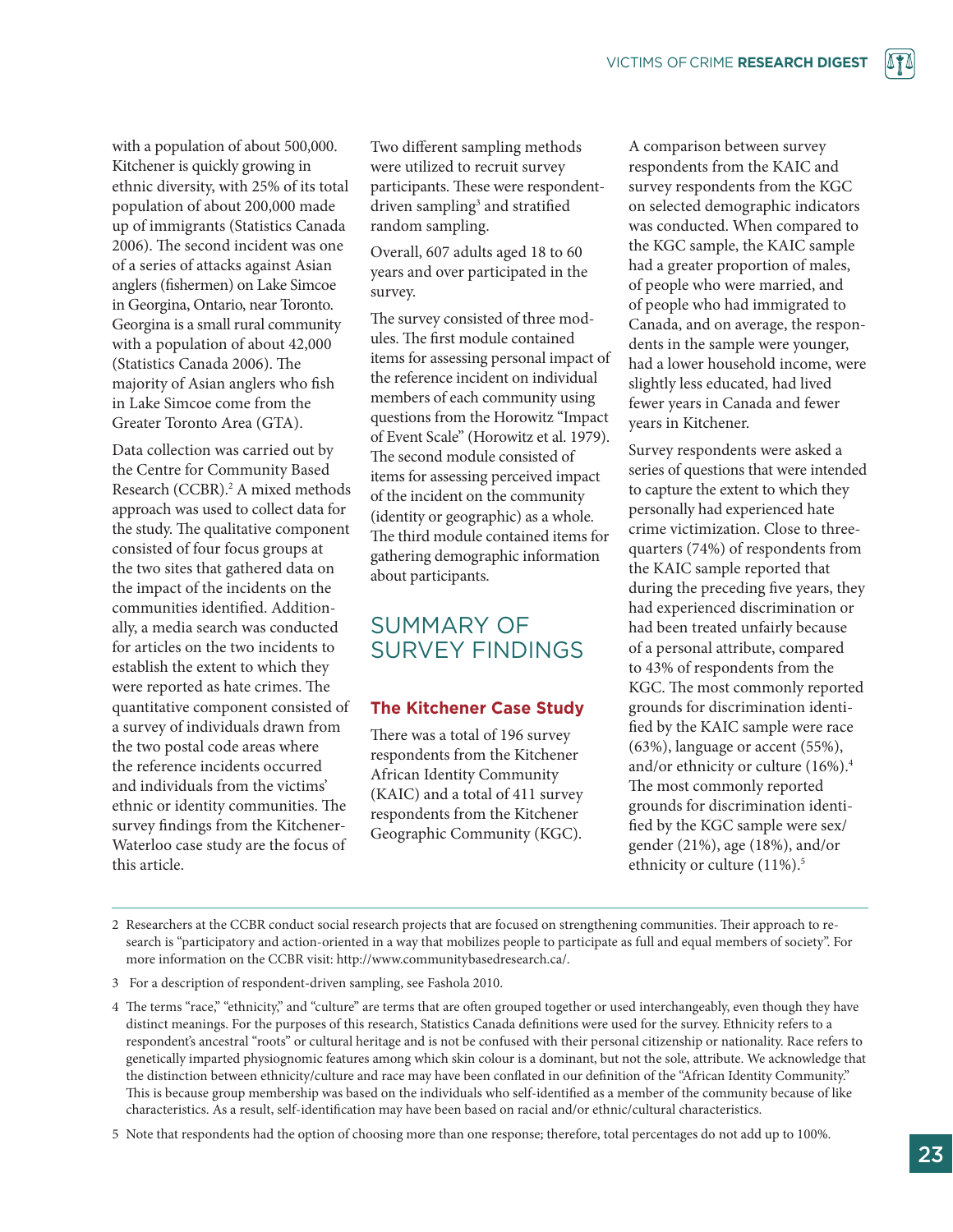Over one-fifth (21%) of respondents from the KAIC reported that they believed that they had been the victim of a hate crime in the preceding five years, compared with 5% of respondents from the KGC. Slightly more than half (57%) of all respondents from the KAIC also indicated that they had known a close friend or family member who had been the victim of a hate crime during the preceding five years, compared to one-fifth (19%) of respondents from the KGC. (see Table 1)

In the first module of the survey, respondents were asked a series of questions derived from the Horowitz Impact of Event Scale (IES). The IES is a validated tool for diagnosing clinical levels of stress and is often used to study the impact of traumatic events and to diagnose post-traumatic stress (1979). The scale consists of 15 subjective statements intended to measure intrusive experiences and the avoidance of thoughts and images associated with an event. The score on the entire scale can range from 0 to 75 (Marren 2005). (See Table 2 for test score interpretation.)

When IES scores from the survey were compared, those surveyed in the KAIC experienced, on average, severe clinical symptoms of posttraumatic stress from the hate crime incident, scoring an average of 47 out of 75 on the IES, whereas those surveyed in the KGC experienced mild clinical symptoms (an average of 16 out of 75 on the IES) of posttraumatic stress.

A review of the literature on hate crime (Badets et al. 2003, Chui et. al 2008; Dauvergne and Walsh 2009; Dauvergne et. al 2008; Edgar 2002; Janhevich et. al 2008; Janhevich 2001; Jedwab 2005; Perreault 2008) suggests that there may be certain risk factors that could be related to score severity on the IES. A

multiple regression analysis of these risk factors showed that having immigrant status, having a lower annual household income, being a visible minority, having known a close friend or family member who had been the victim of a hate crime

during the preceding five years, and having experienced discrimination or being treated unfairly because of a personal attribute during the preceding five years were all significantly associated with a higher score on the IES.

|                                                          | Kitchener African<br><b>Identity Community</b><br>$(N=196)$ | Kitchener Geographic<br>Community (N=411) |  |
|----------------------------------------------------------|-------------------------------------------------------------|-------------------------------------------|--|
| Sex (Male)                                               | 65%                                                         | 45%                                       |  |
| Marital Status<br>(Legally Married and<br>Not Separated) | 60%                                                         | 38%                                       |  |
| Median Age Range                                         | 30 to 39                                                    | 40 to 49                                  |  |
| Median Annual Household<br>Income Range                  | \$20,000 - \$29,999                                         | \$50,000 - \$59,999                       |  |
| <b>Highest Level</b><br>of Education<br>(Post-Secondary) | 58%                                                         | 64%                                       |  |
| Not Born in Canada                                       | 99%                                                         | 17%                                       |  |
| Years in Canada<br>(Median)                              | 5 to 9 years                                                | 20 years or more                          |  |
| Years in Kitchener<br>(Median)                           | 3 to 5 years                                                | 10 years or more                          |  |

#### **Table 1:** *Selected Demographic Indicators by Community*

#### **Table 2:** *Horowitz Impact of Event Scale*

| <b>Score Range</b> | Interpretation                                                             |
|--------------------|----------------------------------------------------------------------------|
| $0 - 8$            | Sub-clinical - No noticeable clinical<br>symptoms of post-traumatic stress |
| $9 - 25$           | Mild Range - Mild clinical symptoms<br>of post-traumatic stress            |
| $26 - 43$          | Moderate Range - Moderate clinical<br>symptoms of post-traumatic stress    |
| 44+                | Severe Range - Severe clinical symp-<br>toms of post-traumatic stress      |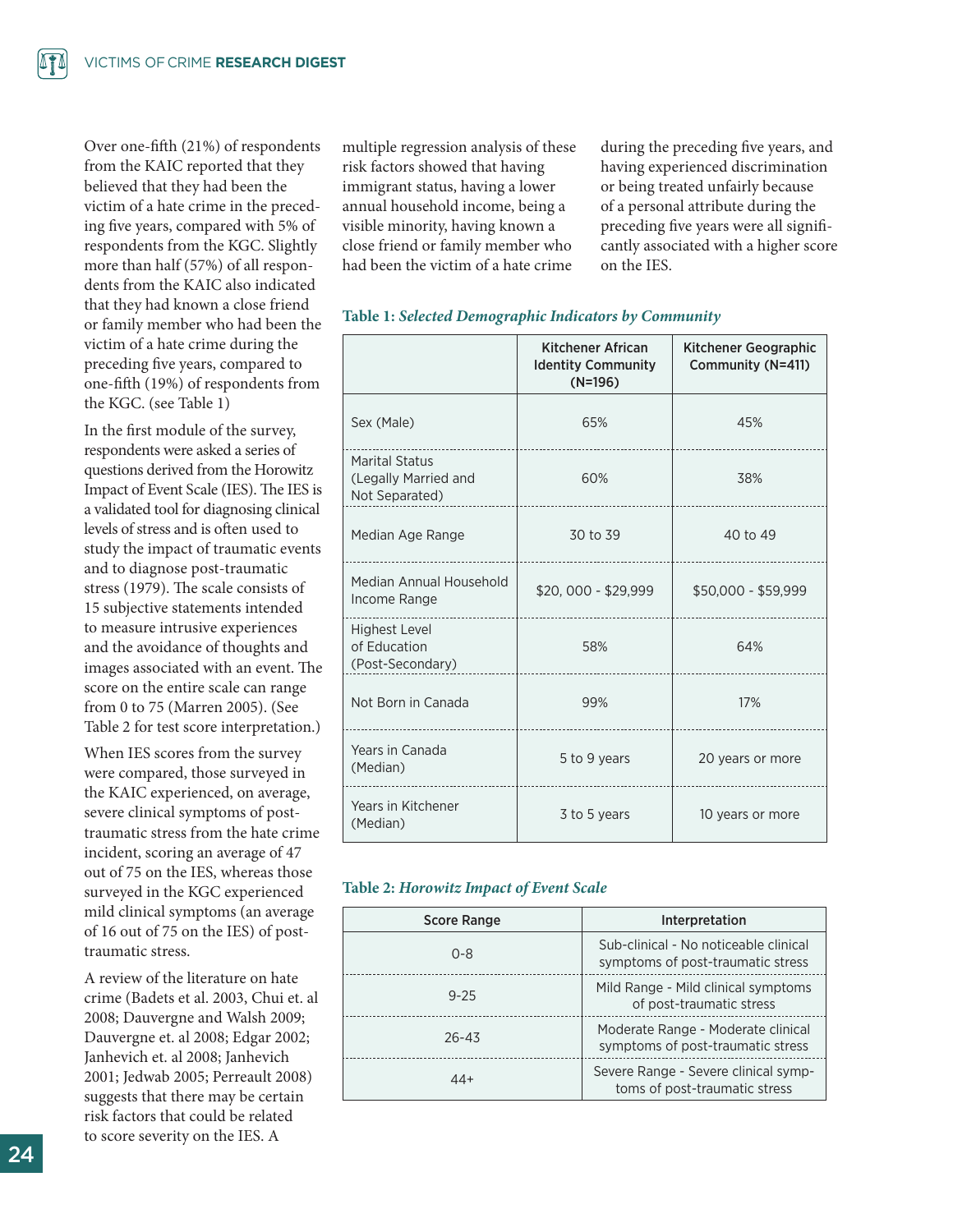Survey respondents were asked about the measures they had implemented to protect themselves and their family in reaction to the hate crime incident. The highest proportion of respondents from both community samples reported that they did not go to certain areas of Kitchener, they avoided going out alone, they avoided going out at night, and/or they went out less. Moreover, respondents from the KAIC were more likely than respondents from the KGC to go to such lengths to protect themselves and their family. (See Figure 1)

A gender-based analysis on this question was also conducted because previous findings in studies on neighbourhood fear of crime found that, on average, women report higher levels of fear in their local communities and are more likely to express feeling unsafe in their neighbourhood when compared to men (Fitzgerald 2008). Past research indicates that the gender difference also appears to persist even when income, education, or personal experiences of victimization are taken into account (Fitzgerald 2008). A comparison across all protective measures (as listed in Figure 1) indicated that females were significantly more likely than males to report that they avoided going out alone as a result of the hate crime incident (32% vs. 16%, respectively).

Survey respondents were also asked about the extent to which their sense of personal safety and the safety of their family had been changed by the hate crime incident. Prior to the hate crime incident, the majority of respondents from both community samples reported having very little fear for their personal safety and for the safety of their family. Subsequent to the hate crime, over four-fifths (82%) of respondents from the

KAIC reported that fear for their personal safety and for the safety of their family had increased compared to just under one-third (31%) of respondents from the KGC.

With respect to how the hate crime incident affected levels of civic participation in both groups, the survey revealed that many respondents in the sample did not become more engaged in civic activities as a result of the hate crime. Among those who did, the highest proportions joined a group, volunteered for a community organization, participated in a special event, ceremony, or ritual, contacted or worked with the media, became involved in politics or advocacy, displayed their identity more obviously, and/or contacted or worked with the police (see Figure 2).

Another finding from the survey was that the highest proportion of respondents from both groups tended to rely primarily on their "natural" support networks such as family and friends for support in dealing with their reaction to the incident. Moreover, the KAIC was more likely than the KGC to seek help from friends or family and more likely to report that they needed support but did not seek any support (see Figure 3). There are resources in the area. The Policy Centre for Victim Issues of the Department of Justice Canada

#### **Figure 1: Measures Taken by Respondents to Protect** *Themselves/Family after the Incident*





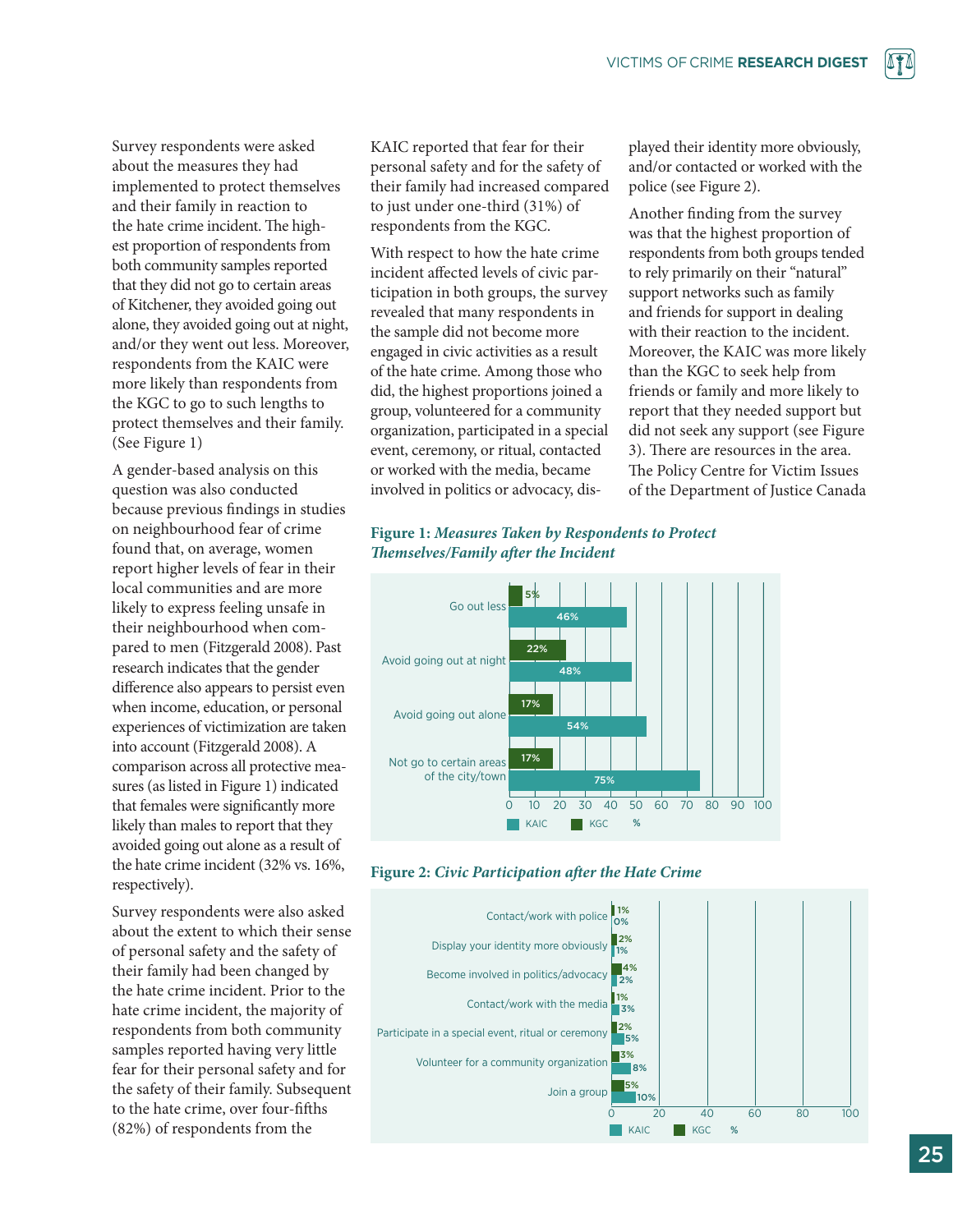and the Ontario Victims Services Secretariat of the Ontario Ministry of the Attorney General both have a Victim Services directory to help service providers, victims, and individuals locate services for victims of crime across Canada and in Ontario, respectively. Both directories include listings of services that are offered to individuals living in Kitchener who have experienced a hate crime.<sup>6</sup>

When support was sought, the most common motivation for both samples was that they wanted emotional or moral support (76% of the KAIC sample and 65% of the KGC sample).

Another research objective was to assess the extent to which the hate crime incident had affected the relationship between members of our respondents' ethnic/cultural community and members of other ethnic/cultural communities.

Half (51%) of the respondents from the KAIC reported that the relationship between members of their ethnic/cultural community and members of other ethnic/cultural communities had strengthened, compared to slightly less than one-fifth (17%) of respondents from the KGC.

#### Figure 3: The Support Networks Respondents Utilized *to Deal with the Hate Crime Incident*



## **CONCLUSION**

To summarize, people experienced clinical levels of post-traumatic stress from hate crimes that took place in their community. Members of the targeted ethnic identity community (KAIC) experienced more post-traumatic stress than members of the geographic community (KGC) where the crime took place. Furthermore, it was also observed that there were certain risk factors that were related to a higher score on the Impact of Event Scale, including being an immigrant and having personally experienced victimization.

The data also showed that after the hate crime incident, many people experienced increased levels of fear for their personal safety and for the safety of their family, especially

members of the KAIC. As a result, many community members took measures to protect themselves and their family, especially members of the targeted ethnic identity community.

For members of the KAIC sample, the hate crime had a positive impact in one regard: half reported that the incident strengthened their relationship with other ethnic/cultural communities.

Findings from this study also point to several interesting additional research questions. For example, with the exception of people in their social network, why do targeted identity communities underutilize existing resources and networks for support? Is there a difference between the impacts hate crimes have on rural communities and the impacts they have on urban communities?

6 For more information on the Policy Centre for Victims Issues Victim Services Directory, go to http://www.justice.gc.ca/eng/pi/pcvicpcv/vsd-rsv/index.html, and for more information on the Ontario Victims Services Secretariat Victim Services Directory, go to http://www.attorneygeneral.jus.gov.on.ca/english/ovss/.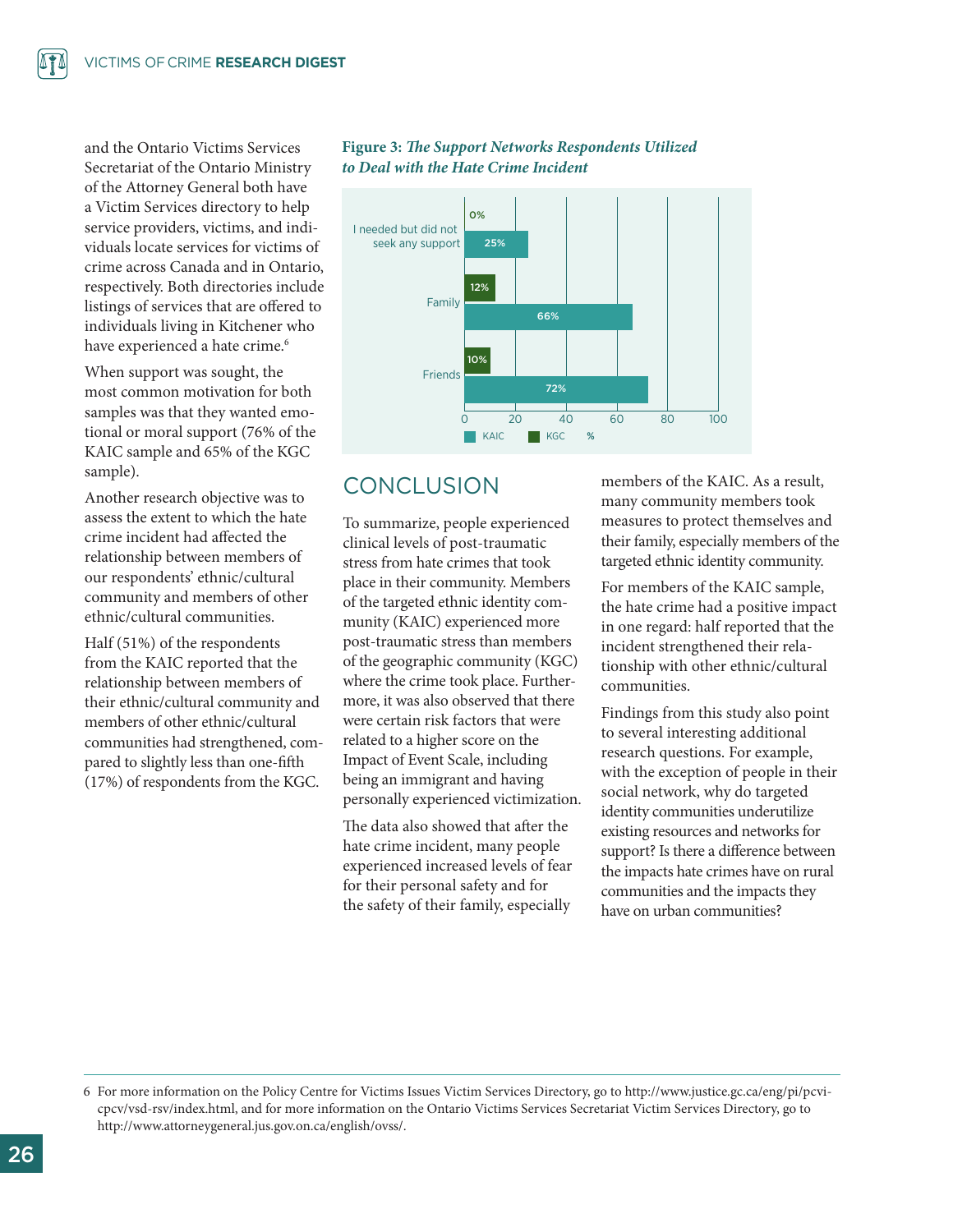## REFERENCE LIST

- American Psychological Association. 1998. *Hate crimes today: An age-old foe in modern dress*. Washington, DC: American Psychological Association. Quoted in Cogan 2002, 177-178.
- Badets, Jane, Jennifer Chard, and Andrea Levett. 2003. *Ethnic Diversity Survey: Portrait of a multicultural society*. Ottawa: Statistics Canada.
- Chui Tina, Kelly Tran, and Hélène Maheux. 2008. *Canada's ethnic mosaic, 2006 Census*. Ottawa: Statistics Canada.
- Cogan, Jeanine. 2002. Hate crime as a crime category worthy of policy attention. *American Behavioral Scientist* 46 (1): 173-185.
- Dauvergne, Mia, Katie Scrim, and Shannon Brennan. 2008. *Hate crime in canada*, 2006. Ottawa: Canadian Centre for Justice Statistics.
- Dauvergne, Mia, and Phil Walsh. 2009. Police-reported hate crime in Canada, 2007. *Juristat* 29(2): 5-16. Ottawa: Statistics Canada.
- Edgar, Jill Marie. 2002. *Hate crime in Canada: A quantitative analysis of victimization survey data*. Master's thesis, University of Ottawa.
- Fashola, Sidikat. 2010. Accessing hard-to-reach populations: Respondent-driven sampling. *Victims of Crime Research Digest* 3:21-25.
- Fitzgerald, Robin. 2008. Fear of crime and the neighbourhood context in Canadian cities. *Crime and Justice Research Paper Series* 13. Ottawa: Statistics Canada. Catalogue no. 85-561-MWE2008013.
- Horowitz, Mardi, Nancy Wilner, and William Alvarez. 1979. Impact of Event Scale: A measure of subjective stress. *Psychosomatic Medecine* 41(3): 209-218.
- Janhevich, Derek. 2001. *Hate crime in Canada: An overview of issues and data sources*. Ottawa: Canadian Centre for Justice Statistics.
- Janhevich, Derek, Melanie Bania, and Ross Hastings. 2008. *Rethinking newcomer and minority offending and victimization: Beyond hate crimes*. Report prepared for the Metropolis Seminar "Policing, Justice and Security in a Diverse Canada: Building an Empirical Evidence Base." Ottawa, February 25-26, 2008.
- Jedwab, Jack. 2005. *Hate crime concerns and victims of discrimination*. A report prepared for the Association for Canadian Studies, December 9, 2005.
- Marren, Joan. 2005. Horowitz's Impact of Event Scale an assessment of Post Traumatic Stress in older adults. *MedSurg Nursing* 14(5): 329-331.
- Matas, David. 2000. *Bloody words: Hate and free speech*. Winnipeg: Bain & Cox.
- McDonald, Susan, and Andrea Hogue. 2007. *An exploration of the needs of victims of hate crimes*. Ottawa: Department of Justice Canada.
- Perreault, Samuel. 2008. Visible minorities and victimization, 2004. *Canadian Centre for Justice Statistics Profile Series* 15. Ottawa: Canadian Centre for Justice Statistics. Catalogue no. 85F0033M-WE2008015.
- Statistics Canada. 2006. *Community profiles*. Retrieved on March 2, 2009, from http://www12.statcan. ca/census-recensement/2006/ dp-pd/prof/92-591/index. cfm?Lang=E.
- Yin, Robert K. 2008. *Case study research: Design and methods*. 4th ed. Thousand Oaks, California: Sage.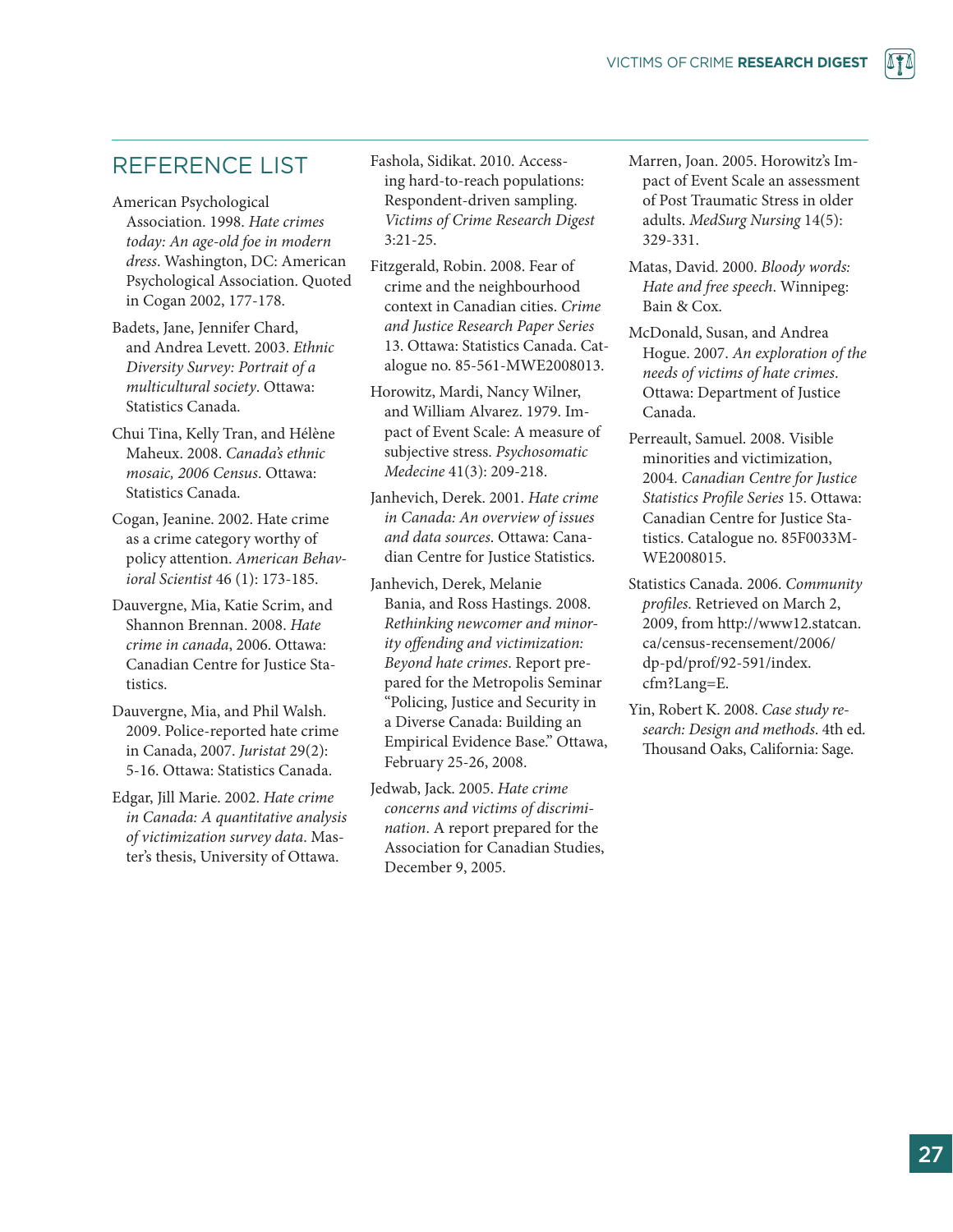## THE 2009 GENERAL SOCIAL SURVEY ON VICTIMIZATION IN THE TERRITORIES: LESSONS LEARNED'

*Luke Pelot, Chief, Labour Statistics, Statistics Canada Catherine Allan, Project Manager, General Social Survey, Statistics Canada Jodi-Anne Brzozowski, Chief, General Social Survey, Statistics Canada Patrick St-Cyr, Senior Methodologist, Household Survey Methods, Statistics Canada*

The Statistics Canada General Social Survey (GSS) program, established in 1985, conducts telephone surveys across the ten provinces. The GSS is recognized for its regular collection of cross-sectional data that allows for trend analysis and for its capacity to provide information on specific social policy issues of current or emerging interest.

In 2009, Statistics Canada conducted the victimization cycle of the GSS for the fifth time. The purpose of the survey is to collect information on the nature and extent of criminal victimization as provided by Canadians. In addition, it examines risk factors associated with victimization, reporting rates to the police, and how Canadians perceive crime and the criminal justice system.

The main sample of the 2009 survey was distributed over the ten provinces and a supplementary survey was conducted in the three territories during the fall of 2009. This article provides an overview of the collection strategy in the North, the results of the data quality evaluation, and recommendations on the uses and limitations of the data.

## INTRODUCTION

For many years, territorial governments have emphasized the importance of including their populations in the General Social Survey (GSS) cycles on self-reported victimization. The territories have historically been limited to official police and court statistics to inform policy decisions related to justice issues. Beyond

these sources, there has been little information about the scope and nature of victimization in the North.

Due to the challenges associated with conducting surveys in the North, previous efforts to collect victimization data have yielded modest results. In order to improve the quality of the 2009 GSS data for the territories, innovative methods were developed which included using multiple surveys for the sample files and some face-to-face interviews where telephone coverage was poor.

The development and implementation of the strategy involved input from a wide variety of internal and external partners who provided advice and guidance on methodological issues, content development, collection planning, and monitoring.

1 This article is adapted from the report 2009 General Social Survey on Victimization in Yukon, Northwest Territories and Nunavut, Collection and Evaluation Report.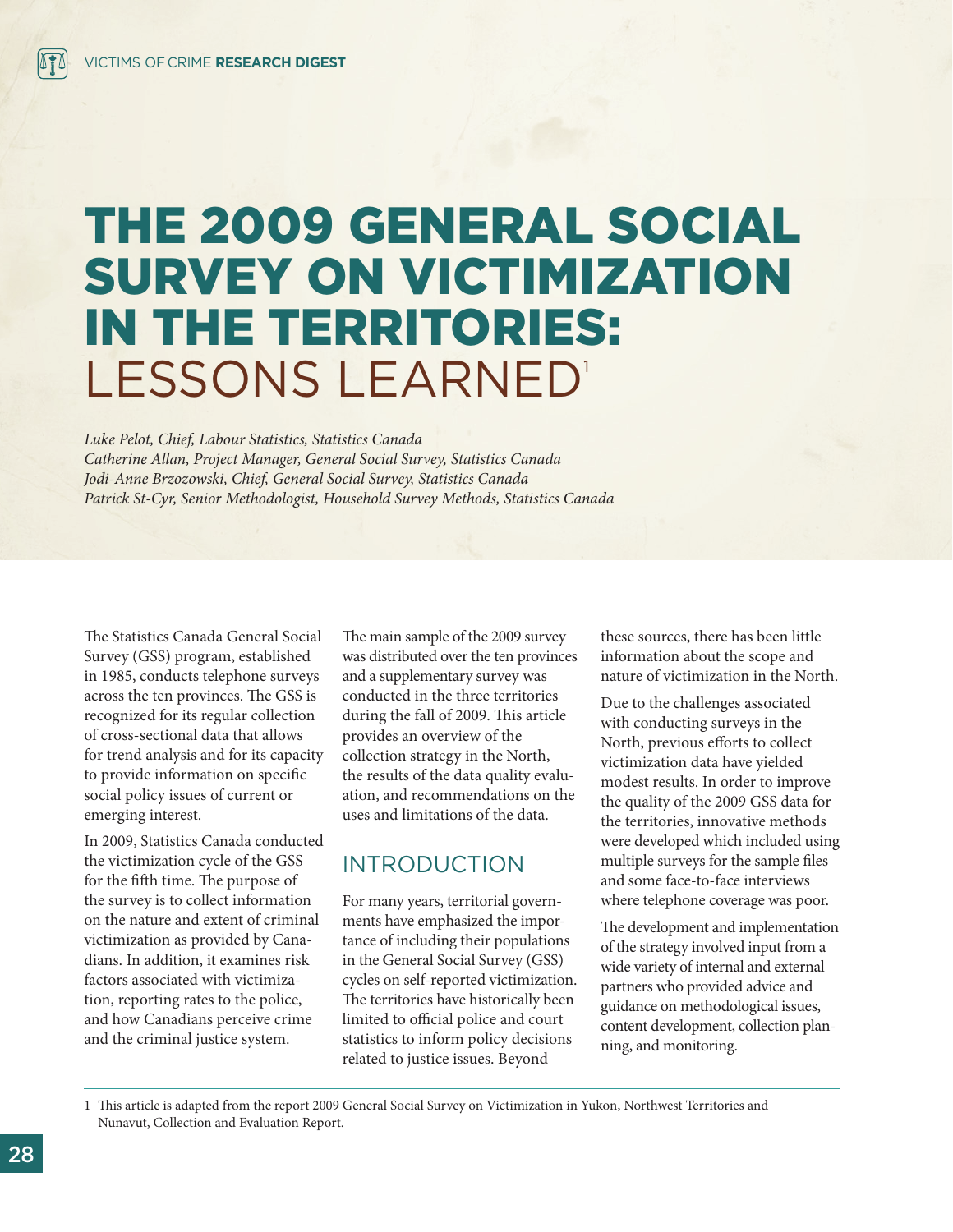## BACKGROUND

Given the territorial governments' high priority need to understand victimization in the territories, efforts were made in previous victimization cycles to pilot the collection of data in the territories. The results were mixed. Collection in Yukon, Nunavut, and the Northwest Territories poses unique challenges, and as a result, obtaining a representative sample in each of the territories is more difficult than in other parts of Canada. Some of these challenges include

- incomplete telephone coverage (e.g., persons without a landline telephone);
- high levels of response burden due to the small populations;
- language barriers;
- difficulties reaching small, remote communities because of limited transportation services and weather conditions;
- high mobility of the population and high turnover in telephone listings; and
- less reliable telecommunications links in some areas.

In 1999, the GSS collected its first pilot test data in the territories using the Random-Digit Dialing (RDD) method. This is the method which is used to select the GSS sample in

the provinces. Following a detailed evaluation of the results, it was recommended that data from this northern pilot test not be released because of bias caused by substantial undercoverage.<sup>2</sup>

A second pilot test was conducted in 2004. Collection was again done by telephone, but to improve the coverage of the survey, the sample was selected from respondents to the 2003 Canadian Community Health Survey. Although the data were releasable with cautionary notes, the global response rates in the territories were lower in each of the territories than the provincial results. In addition, Aboriginal people and individuals living in more remote communities were underrepresented in the sample.<sup>3</sup>

In preparation for the 2009 GSS on victimization, the topic of data collection in the territories was revisited in consultation with focal points4 from the territorial statistical agencies, Statistics Canada methodologists, subject matter experts, survey operations specialists, and regional offices. It was decided that, based on the experience of previous attempts in the North, further efforts to improve the quality of the data in the territories were required. This would be done through a multisource listing strategy and some face-to-face interviews.

## OVERVIEW OF DATA COLLECTION **STRATEGY**

Data collection efforts in the North in 2004 and 1999 revealed that telephone interviews were not sufficient to produce reliable estimates. Telephone penetration rates were lower than in the provinces, particularly in Nunavut, where at least 20% of households did not have a regular land line in 2005.

As RDD had not worked well in the past, it was felt that an area frame<sup>5</sup> would be a better approach to obtaining adequate coverage in combination with an effort to reach households with no telephones. Survey results are prone to bias if this is not done. Furthermore, in addition to telephone interviews, some personal interviews would also be conducted. There was a strong recommendation from Inuit associations that personal interviewing was more appropriate than telephone interviewing for the North. This had also been the experience of the postcensal surveys.

The 2009 strategy for data collection in the territories, therefore, consisted of telephone interviews in areas with acceptable telephone coverage and face-to-face or personal interviews in other areas. In order to support the alternative approach for the data

- 2 Housing, Family and Social Statistics Division, *Testing in the Yukon and the Northwest Territories: Evaluation Report*, unpublished report from the 1999 General Social Survey, Cycle 13 Victimization, Ottawa, Statistics Canada, 2000.
- 3 Social and Aboriginal Statistics Division, Household Survey Methods Division, *Pilot Test in Yukon, Northwest Territories, and Nunavut: Evaluation Report*, unpublished report from the 2004 General Social Survey, Cycle 18 Victimization, Ottawa, Statistics Canada, 2005.
- 4 For Statistics Canada, statistical focal points representing the territories are the most general and comprehensive consultative mechanism with the territorial governments. Members represent the heads of the statistical agencies of their respective territory. While the same mechanism exists with the provinces, the nature and scope of this particular project was limited to the involvement of the territorial focal points.
- 5 The survey frame provides the means of identifying and contacting the units of the survey population. There are two types of frames: list frames and area frames. A list frame lists all units in the survey population (e.g., a list of all addresses or telephone numbers). RDD is a list frame of telephone numbers. An area frame is a special kind of list frame where the units on the frame are geographical areas from which dwellings are selected.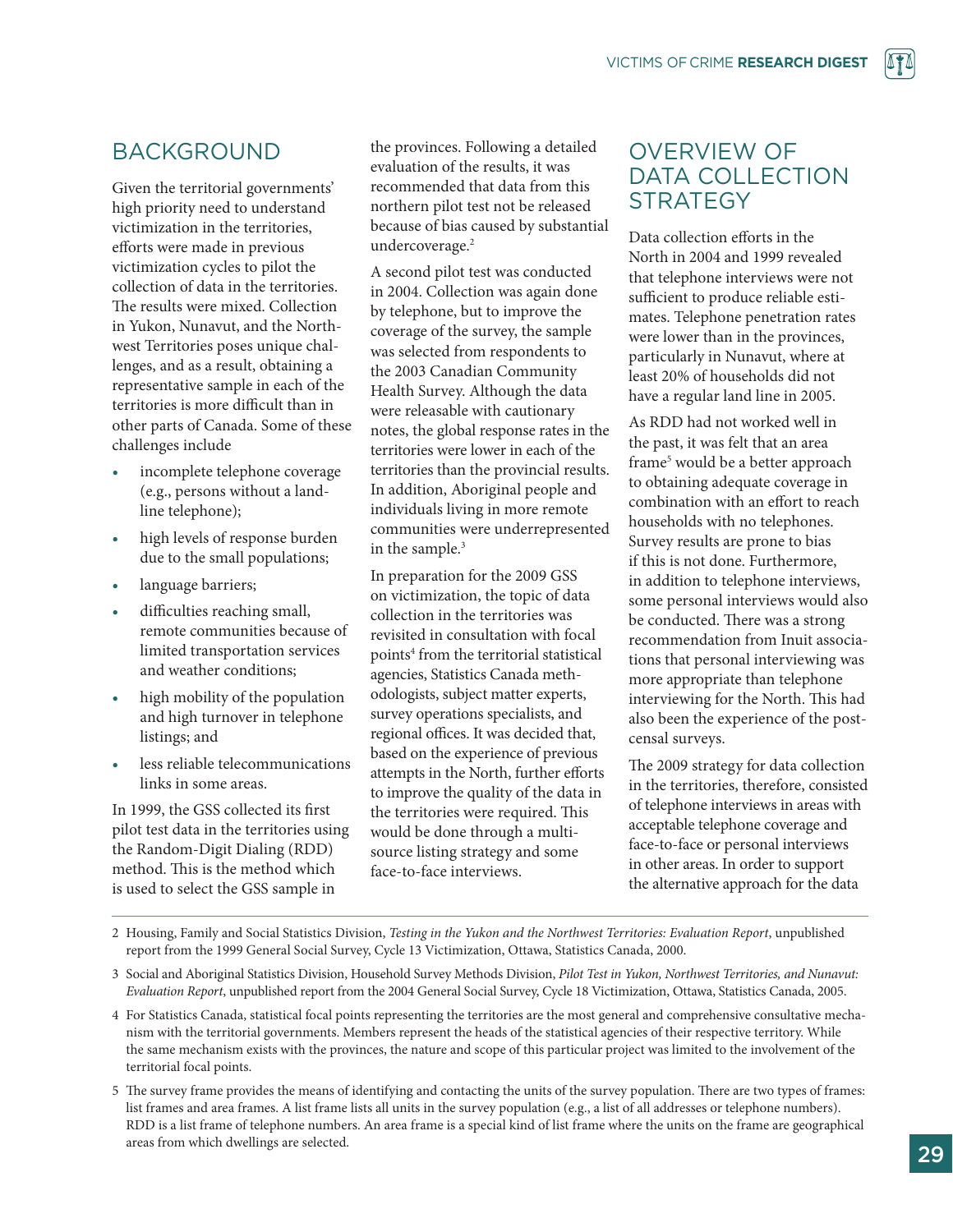collection, funds were obtained from Statistics Canada, the Department of Justice Canada, and the Policy Research Data Group (PRDG).

#### **Target Population**

The target population for the GSS Cycle in the North consists of all residents of the territories aged 15 years and over who are not living in institutions. The survey targeted households, and after the completion of the roster, a single eligible member of each sampled household was randomly selected by the application to complete the questionnaire.

#### **Sample Size**

The GSS budget normally provides for approximately 25,000 respondents (completed interviews) in the provinces. For the 2009 GSS, resources for 1,500 respondents (completed interviews) were reallocated from the provinces to the territories. The target of 1,500 was based on results from the previous cycles and with the objective of obtaining good estimates of victimization rates for each territory.

GSS methodologists together with the survey team planned for 80% of the interviews to be carried out by telephone and the remaining 20% to be conducted face-to-face. The latter were planned for communities where telephone coverage was poor and where previous attempts had identified undercoverage of certain subpopulation groups.

#### **Sample Selection**

The sample for the victimization survey in the territories was drawn from an area frame of households which had completed the 2007- 2008 Canadian Community Health Survey (CCHS) or the 2007-2009

Labour Force Survey (LFS). This decision took into consideration the results of the 1999 Victimization pilot survey in the territories, the 2004 GSS on victimization in the North, and the findings in the report *A proposed territorial strategy for households* prepared by the Statistics Canada Joint Federal-Territorial Working Group. It was noted in the latter that RDD had not yielded acceptable results, but that the results from second phase surveys by telephone had been positive. The sample unit was the dwelling, as it was for the two source surveys.

It should be noted that due to operational difficulties inherent to remote locales, only the ten largest communities in Nunavut are covered by the CCHS. As the GSS sample was drawn in part from the CCHS, it was also limited to the same communities.

#### **Personal and Telephone Interviews**

The most significant change in the 2009 GSS in the territories was the inclusion of personal interviews in addition to telephone interviews. The decision to include personal interviews was based on the recommendation in the report referred to above that personal interviews are the preferred mode of collection in the territories. This decision was also based on the 2004 collection experience.

#### **Input from Partners**

Due to the new approach that was being developed for the survey in the North, in addition to the GSS victimization survey team, input and guidance was sought from within and outside of Statistics Canada throughout the development, collection, and production phases. Input

from outside Statistics Canada was provided by key federal government policy departments, the Territorial Statistical Focal Points, and justice system stakeholders from the Northwest Territories, Yukon and Nunavut. All were involved in consultations on content development throughout the survey development period.

#### **Collection Time Period**

The period between September and December 2009 was identified by the Territorial Focal Points as the best time for collection in the North. Due to weather conditions, it was felt that January and February would not be good months for personal interviews, and given that many potential respondents would be out on the land, the April to June period was also not considered optimal. Collection was therefore conducted from August 31 to December 31, 2009.

#### **Recommendations**

The major recommendations from the qualitative analysis of the collection strategy include the following:

Based on the GSS experience, surveys in the North should include a personal interview component. This is most notably applicable to Nunavut, which had the lowest response rates, resulting in fewer publishable estimates.

Consideration should be given to expanding the collection period in order to maximize the likelihood of making contact with respondents.

For future victimization cycles, the Territorial Focal Points should be involved earlier in the consultation and content development phases. This would ensure that the territories' data needs for relevant content are addressed.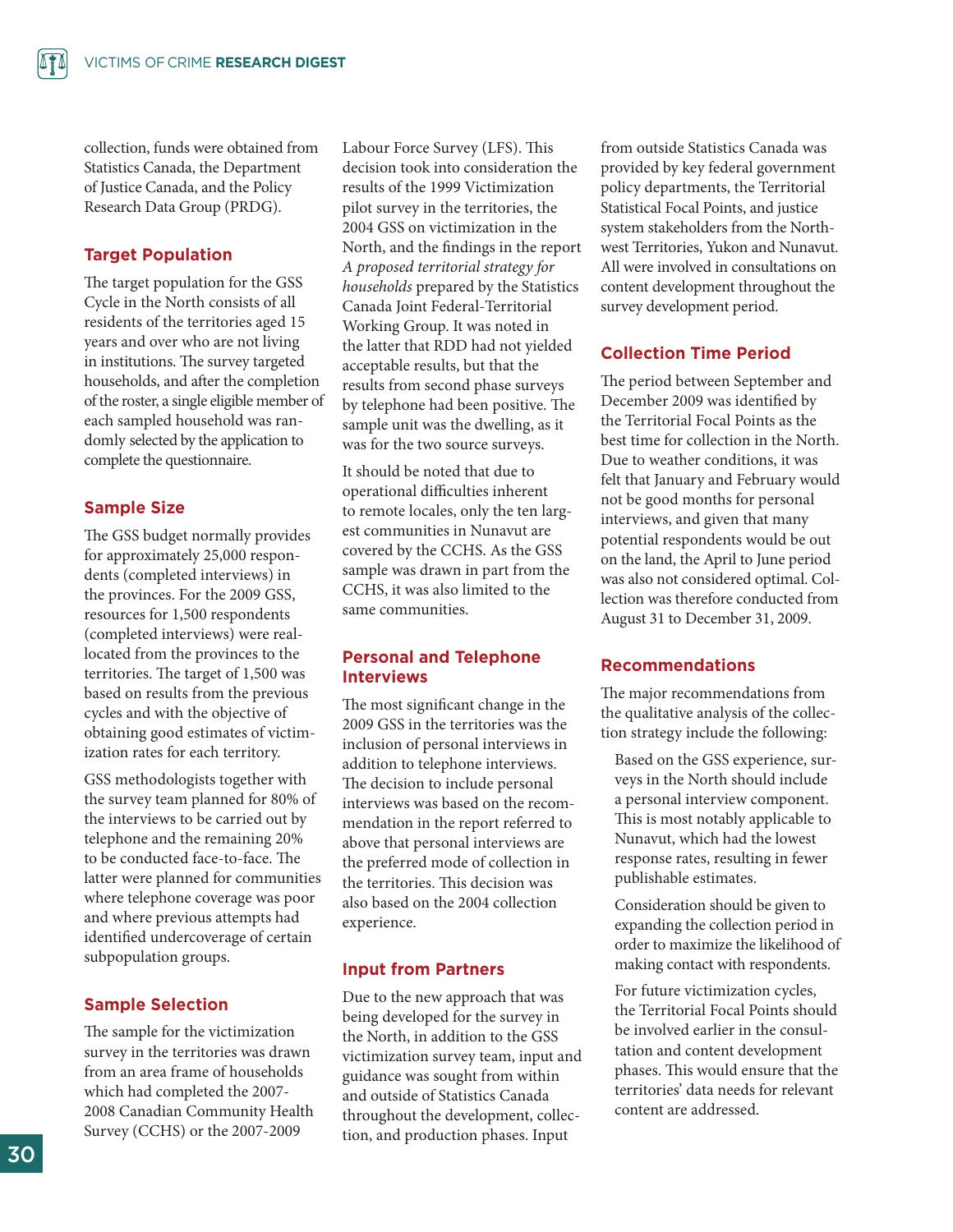## QUANTITATIVE ANALYSIS OF THE 2009 GSS IN THE NORTH

Quantitative analysis of the collection approach, data quality measures, and the sample representativity was carried out. The parameters and data quality measures which were examined included the distribution of telephone and personal interviews, response, non-response and slippage rates, adjustment of weights to improve representativity and calibration. The response rates for the 2004 and 2009 surveys are shown in Table 1.

The following are the findings and recommendations with respect to the data quality and on the uses and limitations of the data.

#### **Findings**

- Due to the revised sampling plan and changes in the collection approach, this evaluation indicates that the data collected in 2009 is, in general, more representative of the population in the territories than in 2004. This is true despite the lower response rates recorded in 2009.
- While some population groups were found to be underrepresented in the 2009 sample for the territories, adjustments were made to help correct for these. With these adjustments, there is no identifiable bias in the sample when the three territories are grouped together.
- With adjustments to account for underrepresentation for certain population groups, there is no evidence of bias in the sample for Yukon or in the sample for the Northwest Territories. Even with adjustments, there is still

#### **Table 1:** *2004 and 2009 GSS North Response Rates*

|                  |      | <b>Responses</b> | Response rate (%) |      |  |
|------------------|------|------------------|-------------------|------|--|
| <b>Territory</b> | 2004 | 2009             | 2004              | 2009 |  |
| Yukon            | 450  | 355              | 66.1              | 54.4 |  |
| <b>NWT</b>       | 595  | 536              | 62.8              | 54.7 |  |
| Nunavut*         | 245  | 203              | 44.8              | 38.7 |  |
| All              | 1290 | 1094             | 59.3              | 50.7 |  |

\* Nunavut's ten largest communities

some evidence of bias in Nunavut's ten largest communities due to the lower response rate and the underrepresentation of the Inuit population.

#### **Recommendations**

- Due to the major changes in survey collection, sampling methodology, and the quality of the estimates between the 2004 and the 2009 GSS surveys in the North, comparisons between results over the two survey periods should not be made.
- In view of the different survey collection periods, collection modes, and the underrepresentation of the Inuit population, comparisons between the results from the 2009 GSS in the territories and the 2009 GSS in the provinces should be made with caution.
- **Estimates combining the three** territories can be released in accordance with established Statistics Canada quality and releasability guidelines.
- *•*  Estimates for Yukon and the Northwest Territories can be released in accordance with established quality and releasability guidelines.
- Overall estimates for Nunavut's ten largest communities should be released with caution due to

the underrepresentation of the Inuit population.

It is further recommended that reports containing analyses of the data from the territories also contain the following statement:

*The 2009 GSS on victimization was conducted in Yukon, the Northwest Territories, and Nunavut using a combination of telephone and face-to-face interviews. Compared to other areas in Canada, conducting surveys in the territories poses unique challenges, including incomplete telephone service, language difficulties, high population mobility, and the remoteness of many communities.* 

*Collection in Nunavut's ten largest communities was particularly challenging and resulted in undercoverage of the Inuit population and lower response rates than those in Yukon and the Northwest Territories. As a result, results from Nunavut should be used with caution.* 

## **CONCLUSION**

While many of the data collection challenges outlined in this report will continue to exist in Canada's territories, it is hoped that the lessons learned through the experience of the collection of the 2009 GSS will be applied to future victimization surveys and other household surveys in the North.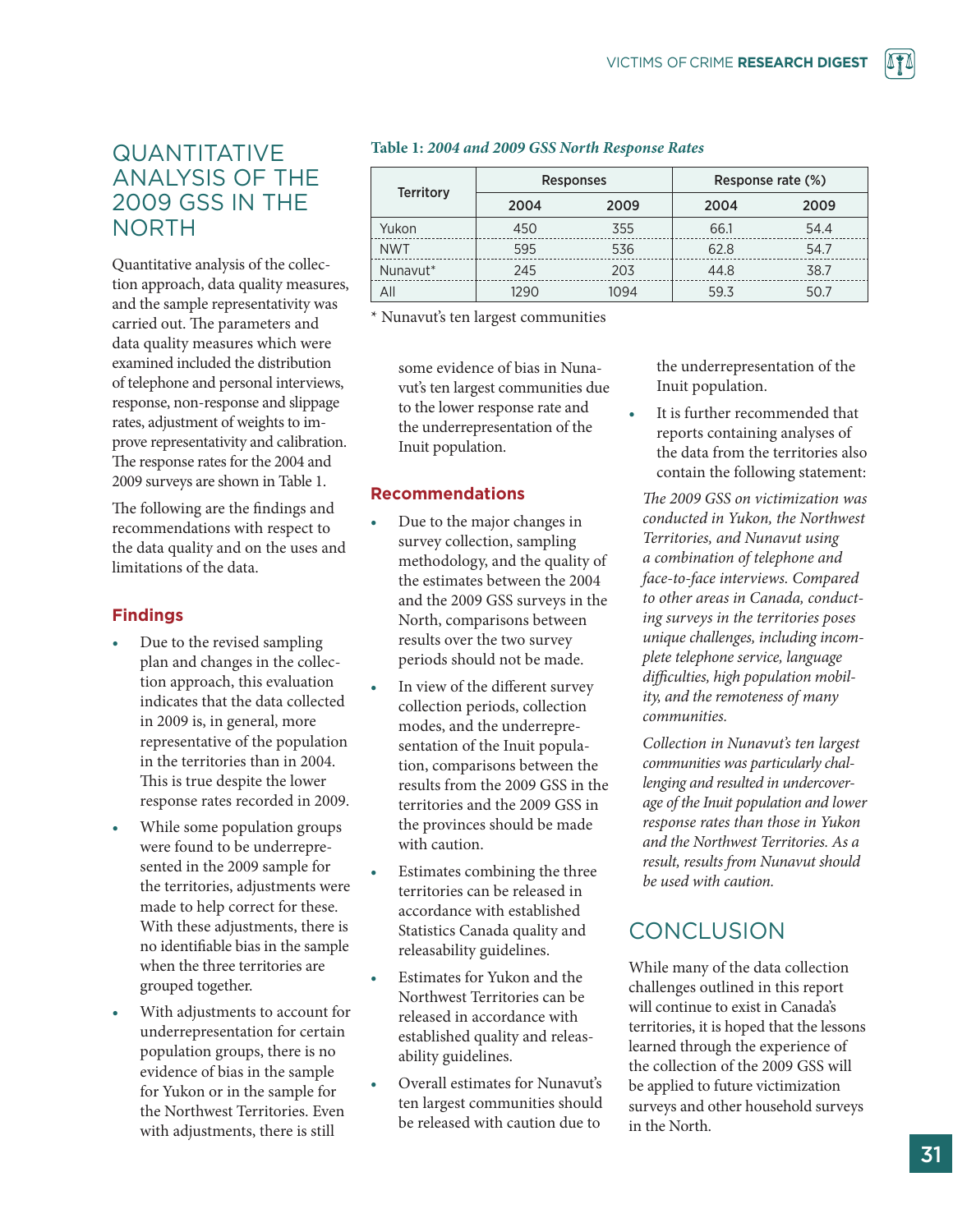## VICTIM-RELATED CONFERENCES IN 2011

#### **Online Fraud and Identity Theft Webinar (3 parts)**

*"The Hurdles Victims Face to Protecting their Rights and the Tools Available to Overcome Them."*

**January 6, 13, 24** http://www.lclark.edu/live/events/3596-an-introduction-to-the-crimes-of-online-fraud-and

#### **Cyber Crime Conference 2011**

**January 20-24** Atlanta, Georgia, USA http://www.dodcybercrime.com/11CC/

#### **The 25th Annual San Diego International Conference on Child and Family Maltreatment**

**January 23-28** San Diego, California, USA http://www.sandiegoconference.org/

#### **Child Abuse and the Law – An Online Seminar**

**January 25** http://www.ncptc.org/index.asp?Type=B\_ BASIC&SEC={34ACDDC9-0F5A-41AE-B74A-50833BB27CB7}

#### **7th Annual Restorative Approaches Conference**

*"A revolution in justice?"* **January 27**

Westminster Studio, London http://www.restorativejustice.org/ RJOB/7thannualconference

#### **International Conference on Parent Education and Parenting**

**February 10-11** Denton, Texas, U.S.A http://www.coe.unt.edu/cpe/conference

#### **The Justice Conference**

**February 11-12** Bend, Oregon, USA http://thejusticeconference.com/

#### **Love, Desire and Obsession**

**March 4-5** Melbourne, Victoria, Australia http://www.aifs.gov.au/afrc/conferences.html

#### **8th Annual Hawaii Conference on Preventing, Assessing & Treating Child, Adolescent and Adult Trauma**

**March 7-10** Honolulu, Hawaii, USA http://www.ivatcenters.org/8thHawaiiConference.html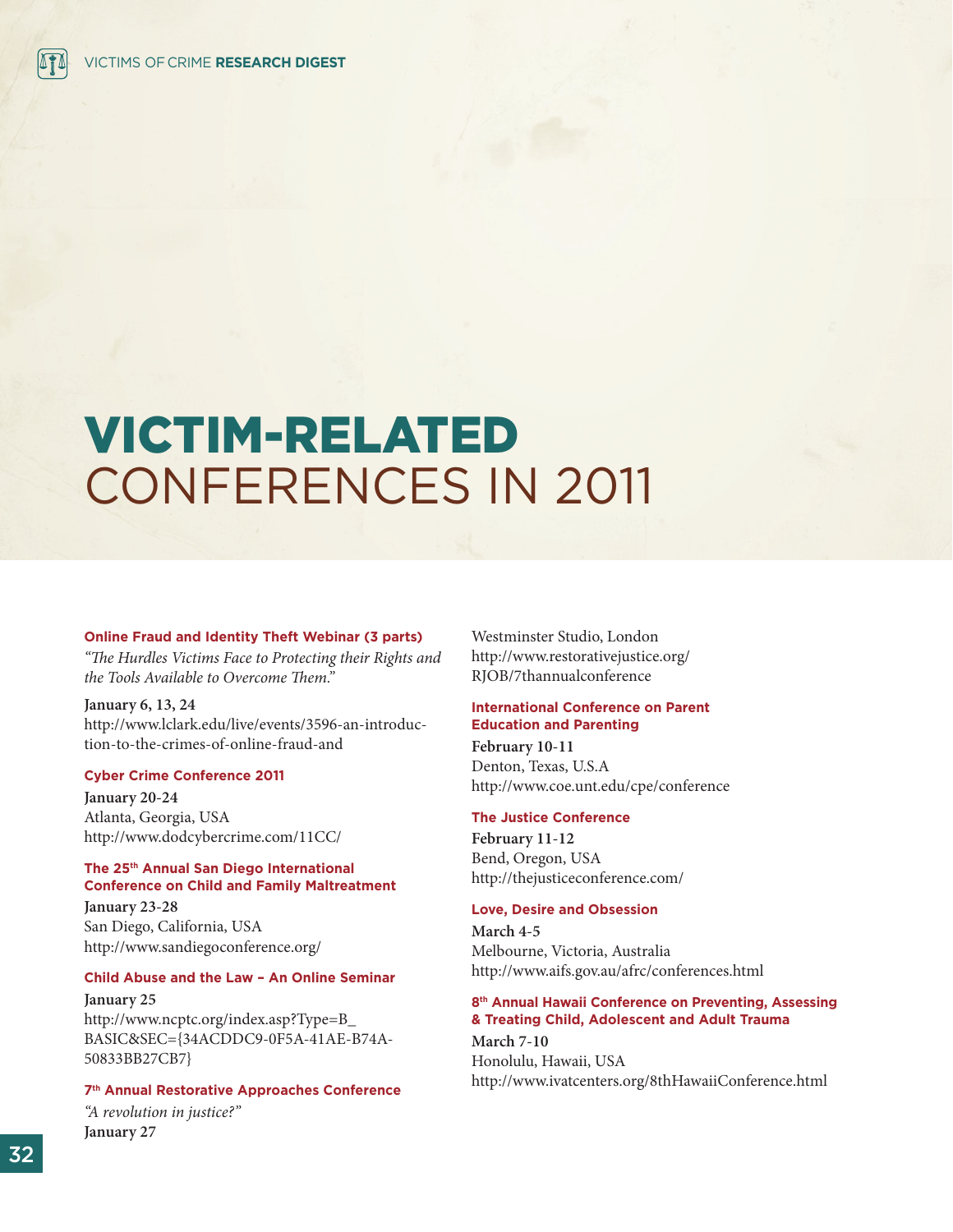#### **International Harm Reduction Association (IHRA) 22nd Annual International Conference 2011**

**April 3-7** Beirut, Lebanon http://www.crimeday.net/view\_entry.php?id=2487&date =20110404&user=\_\_public\_\_

#### **National Victims of Crime Awareness Week 2011**

**April 10-16** Ottawa, Ontario, Canada http://www.victimsweek.gc.ca/home-accueil.html

#### **2011 International Conference on Sexual Assault, Domestic Violence and Stalking**

**April 11-13** 

Rosemont, Illinois, USA http://www.lafasa.org/1/post/2010/05/2011-international-conference-on-sexual-assault-domestic-violence-andstalking.html

#### **Every Victim, Every Time Crime Victim Conference**

**April 12-13** Bryan College Station, Texas, USA http://www.evetbv.org/

#### **The 2011 National Strategy Conference on Combating Child Exploitation**

**May 17-21** San Jose, California, USA https://www.thecjportal.org/ICAC/Conferences/ NatlConf2011/Pages/default.aspx

#### **Meeting the needs of victims of crime**

**May 19** Mercure Hotel, Sydney, Australia http://www.restorativejustice.org/RJOB/needsofvictims

#### **The 25th Annual Conference of Victim Support Europe**

**May 25-28** Moscow, Russia http://www.victimsupporteurope.eu/about/news/show/ item/10031/Annual-Conference-Victim-Support-Europe-2011-Moscow-Russia

#### **Sixth National Sexual Assault Response Team Training Conference**

**May 25-27** Austin, Texas, USA http://www.sartconference.com/Conference.php

#### **Second International conference on violence against women 2011**

*"Complex Realities and New Issues in a Changing World"* **May 29-June 1** Montreal, Quebec, Canada http://www.cleonet.ca/instance\_news.php?instance\_ id=1702

#### **One Child, Many Hands: A Multidisciplinary Conference on Child Welfare**

**June 8-10** Philadelphia, Pennsylvania, USA http://www.sp2.upenn.edu/onechild/

#### **NCVLI's 10th Annual Crime Victim Law Conference**

**June 14-15** Portland, Oregon, USA http://www.lclark.edu/live/news/8120-2011-crimevictim-law-conference--rfp-and-award

#### **National Center for Victims of Crime 2011 National Conference**

**June 20-22** Washington, D.C., USA http://www.ncvc.org/ncvc/main.aspx?dbID=DB\_2005N ationalConference571

#### **What do practitioners say after they say hello?**

**July 11-15** Canterbury University, Kent, England, UK http://www.restorativejustice.org/RJOB/afterhello

#### **APSAC 19th Annual Colloquium**

**July 13-16** Philadelphia, PA http://www.apsac.org/index.php?option=com\_ mc&view=mc&mcid=48&url=/community/eventdetails.do?eventId=264002

#### **The 37th NOVA Conference**

*"With Liberty and Justice for All Victims: Let Freedom Ring!"* **August 14-17** Philadelphia, PA, USA http://www.trynova.org/conference/37th

#### **2011 Crime Victim Services Conference**

**November 14-16** Houston, Texas, USA https://www.oag.state.tx.us/victims/victim\_train.shtml